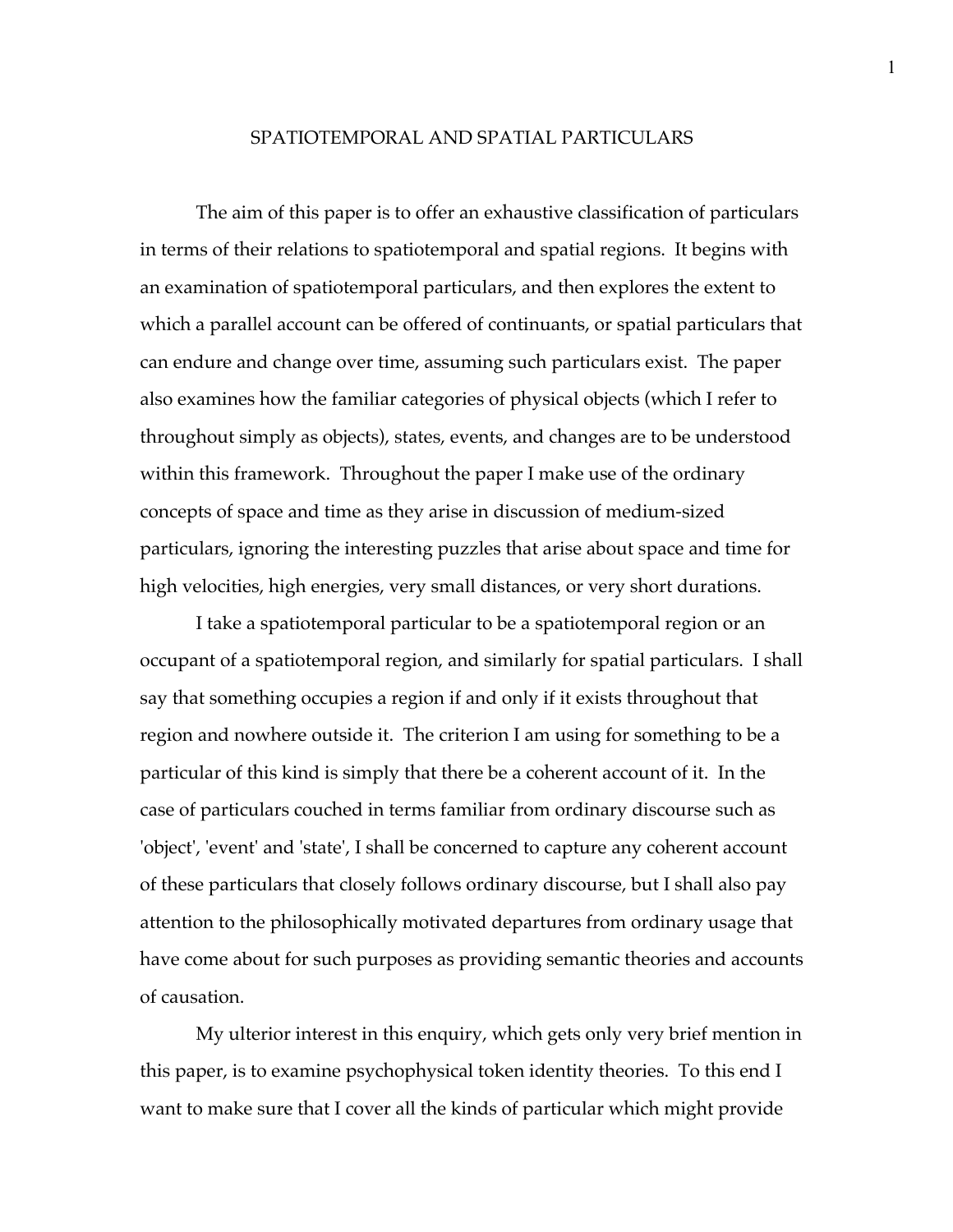different token identity theses, so my attitude to particulars will be maximally liberal. I also take the enquiry to have an independent interest. Given its scope, much of what I say will be extremely sketchy.

#### Spatiotemporal Particulars

Consider first spatiotemporal regions. They are four-dimensional in that their location within a spatiotemporal framework essentially involves three spatial components and a temporal component. But their shape may reveal a degeneracy in one or more dimensions. That is, they may be instantaneous, i.e. have no temporal extension, or they may be spatially degenerate by lacking extension in one or more spatial dimensions. The limiting case of a "region" with no spatiotemporal extension at all is just a spatiotemporal point -- a bare spatiotemporal location.

Next let us consider what could be the occupants of a spatiotemporal region. An idea we get from Quine's discussion of objects and events in the following passage is that of the content of a region:

Physical objects, conceived thus four-dimensionally in space-time, are not to be distinguished from events, ... Each comprises simply the content, however heterogeneous, of some portion of space-time, however disconnected and gerrymandered.<sup>1</sup>

Bennett suggests that it would be in the spirit of Quine's work to say that nothing is lost if we identify this notion of the content of a region outright with the region itself.<sup>2</sup> Now it may be that regions are the only particulars needed for scientific laws to quantify over. But it is natural to distinguish between a region and what's in that region. And there are some things one might want to say about a region but not about its content. We might want to make modal claims such as that the region could have had a different content, or that the content of this region could have occupied another region. And we might automatically say that a region is physical, but we might want to deny that its content is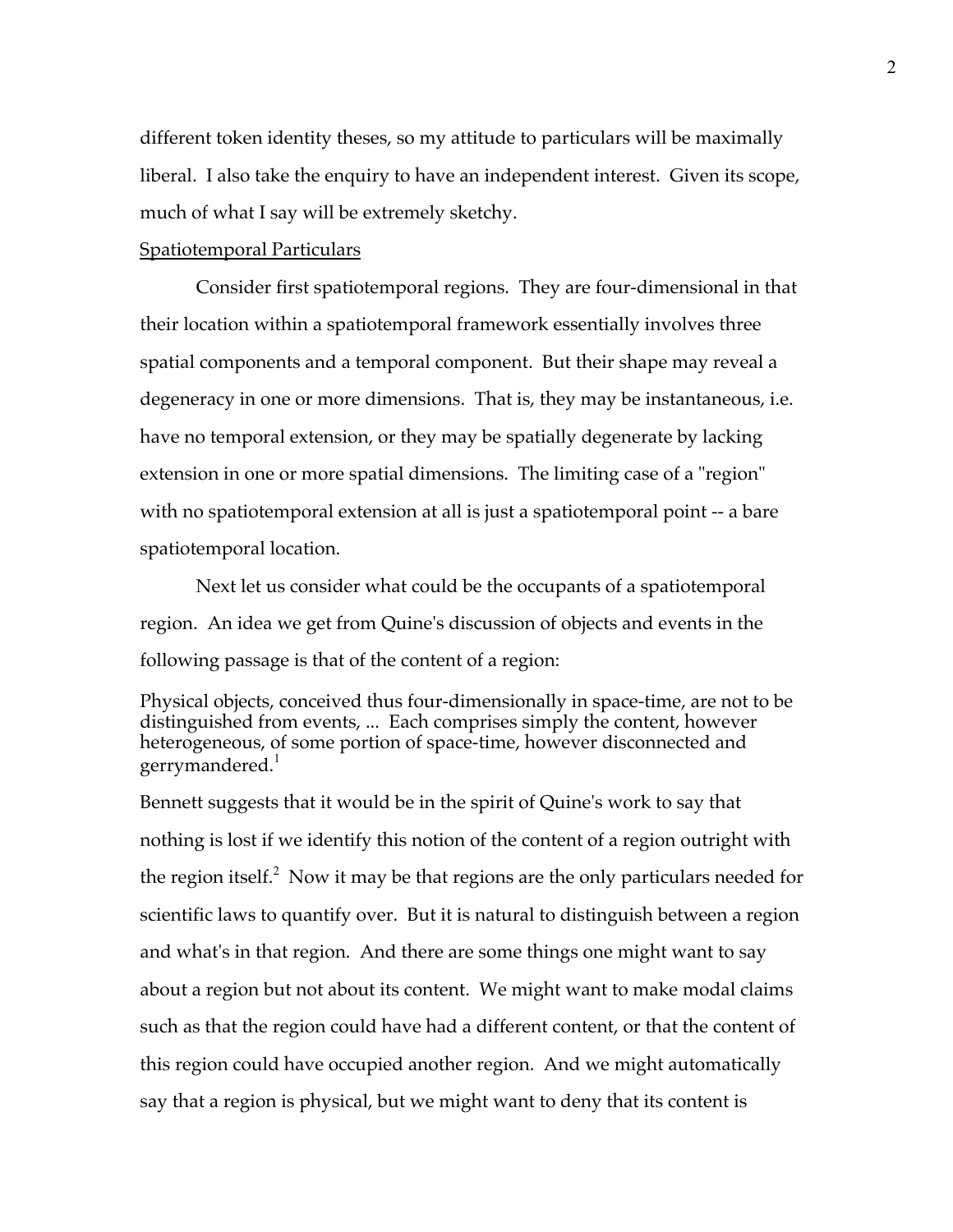physical if it contains immaterial minds.<sup>3</sup> So I shall take the content of a region to be one kind of occupant of a region, to be distinguished from the region itself. Only one particular of this kind may occupy a given spatiotemporal region, and I shall refer to particulars with this feature as coarse-grained.

Assuming that such regions possess properties, we may talk of an instance of a property of the region, also known as an exemplification or instantiation of a property by the region, and as a trope. I shall regard it as another kind of occupant of a region. Such particulars are isomorphic to <R,P> pairs, where R is a region and P is a property and R has P. The pairs themselves are sets and thus are not particulars but abstract entities in the sense that they do not have any spatiotemporal location and do not occupy spatiotemporal regions, though some have been prepared to identify events with sets.<sup>4</sup> There are two other kinds of property instantiation that may be regarded as occupants of a region. One is the instantiation of a property by the content of a region. These are isomorphic to  $\langle C, P \rangle$  pairs where C is the content of a region and C has  $P^5$ . And the other is the instantiation of a property by an object at a time (moment or interval) T. These are isomorphic to  $\langle O, T, P \rangle$  triples, where object O has property P at time T. (For completeness I mention them here though I shall not discuss objects and their relations to spatiotemporal regions until later.) Property instantiations of each of these kinds are fine-grained in the sense that many particfulars of the kind may occupy a given spatiotemporal region.

These three kinds of property instantiation are similar but not exactly equivalent. For instantiations of a property by an object at a time are less general than the first two kinds, which neednn't involve objects. And it would appear that instantiations of properties by a region occupy their regions essentially while the other kinds of property instantiation do not. Furthermore,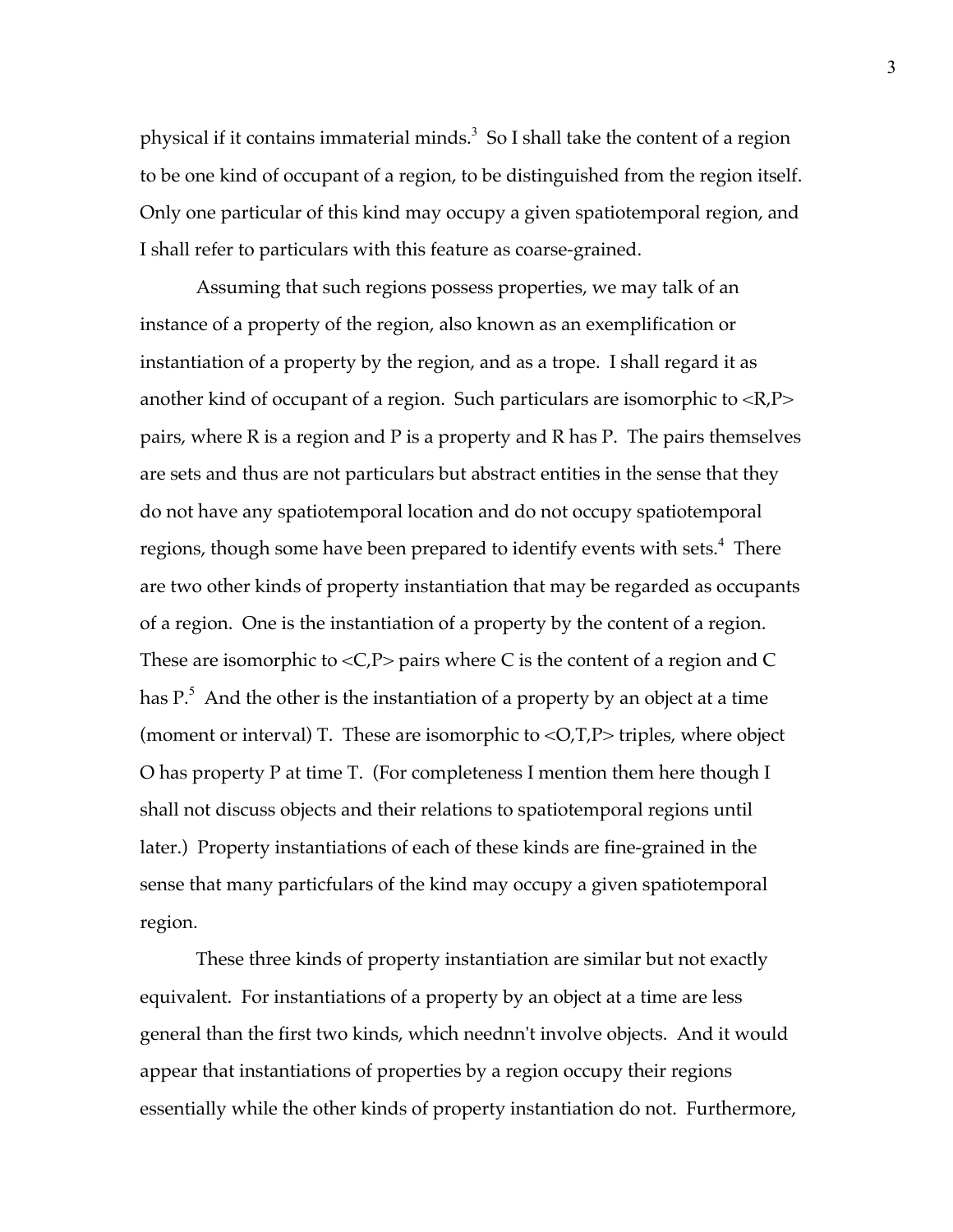the properties in question will differ according to whether they are instantiated by a spatiotemporal region, content of a spatiotemporal region, or object. But there will be relations among them. For any property P which applies to an occupant of a region there is a property which applies to regions, namely that of containing an instance of P. And for any property P which applies to a region there is a property which applies to an occupant of the region, namely that of occupying a region which is P. For any property P which applies to an object there is a property which applies to spatiotemporal regions, namely that of containing an object's having P at some time.

Are these property instantiations related in any way to the content of a region? Bennett offers a second suggestion for how we might understand the content of a region, namely to identify it with the instantiation by the region of the property consisting of the conjunction of all the properties of the region. $6$  If this conjunction were to include all the relational properties of the region, the existence of this particular would entail all the information about the entire universe, rather as a Leibnizian substance has been thought to do. Such a property instantiation appears coherent. But more plausible as an interpretation of the content of a region is the idea that it is the instantiation by the region of the conjunction of all its intrinsic properties. This still appears different from the content of the region, for the two notions naturally invite different accounts of what it is to be physical. We might think it would be natural to take a property instantiation to be physical if and only if the property instantiated is physical, and that a conjunctive property is physical if and only if all its conjuncts are physical. This would mean that such a conjunctive property instantiation would be physical if and only if all the mental properties included in the conjunction are physical properties. One might think on the other hand that the content of a region could be physical without requiring psychophysical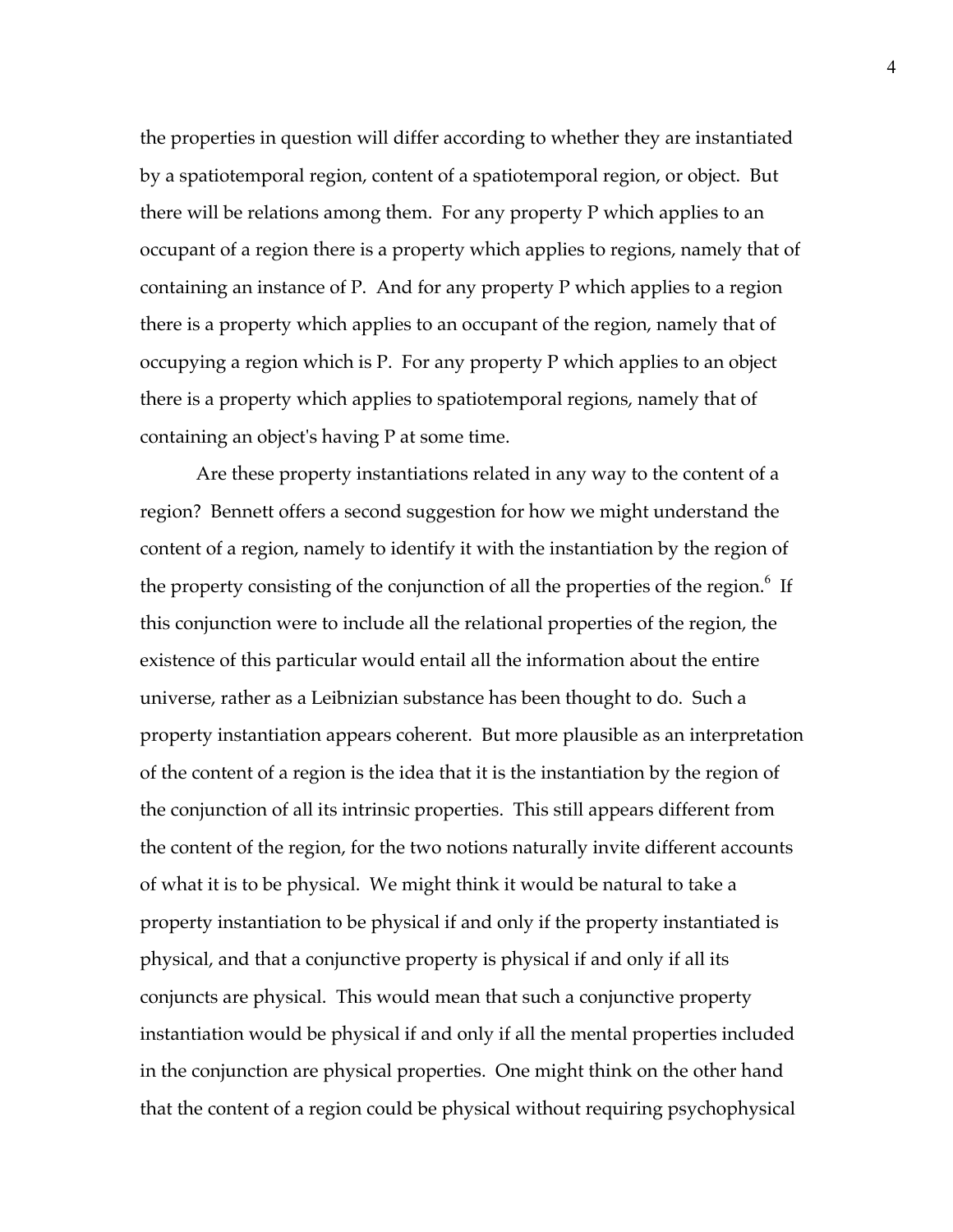property identity.<sup>7</sup> Later I will argue that there is further reason to distinguish the content of a spatial region from the instantiation of any property by a spatial region, and I take this to add further support to the idea that this distinction holds also for spatiotemporal particulars.

What I have been suggesting so far is that we have several plausibly clear and coherent notions of spatiotemporal particulars. We have spatiotemporal regions, the contents of those regions, and the instantiations of a property by a region (or by the content of a region, or by an object at a time). Any of them are available for theoretical purposes such as understanding scientific laws or psychophysical relations. In the course of the following discussion of the event literature we will consider whether there are any further coherent notions of spatiotemporal particulars.

#### Events

Now let's look at the notion(s) of event. Is it a feature of the way we talk of events that they are spatiotemporal particulars? This has been denied by Hacker on the grounds that events do not have spatial dimensions, and Binkley agrees.<sup>8</sup> They acknowledge that events occur at places, imposing outer limits upon the spatial boundaries of an event. But it would be pointless, they say, to try to decide where to locate the spatial boundaries of an event like someone's falling downstairs, and hence to attribute spatial dimensions to it. They would presumably admit that we think of <u>objects</u> as having spatial dimensions even though it is sometimes difficult to say where their spatial boundaries are, as for example in the case of a mountain, but claim that this is a difficulty of a different kind.

One way of responding to this problem is to show that it dissolves if we regard the names and descriptions of the objects and events in question as vague. 'Mount Everest' can be seen as a vague name of an object, 'John's fall' as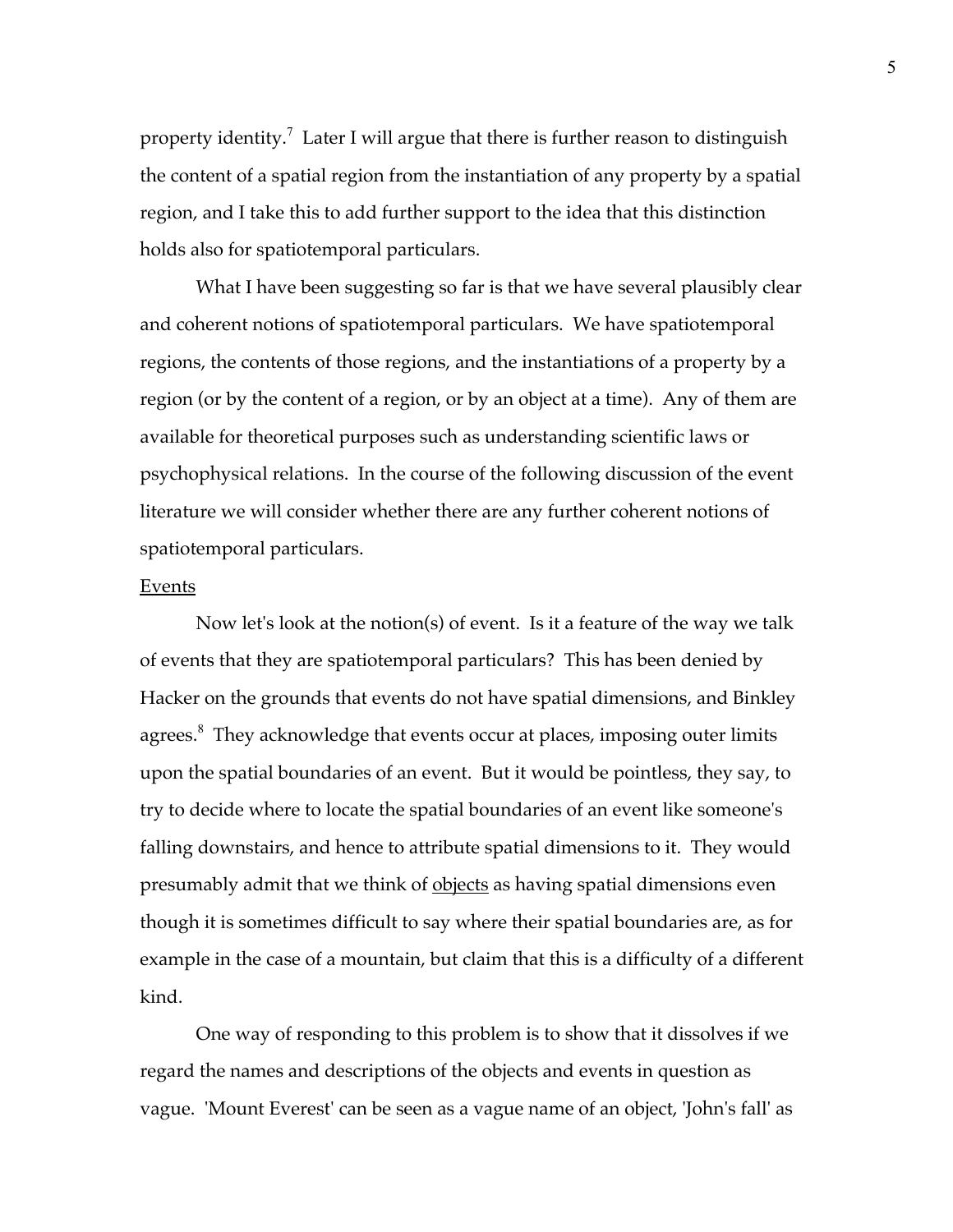a vague description of an event. On such a reading, there are numerous objects and events corresponding to slightly different spatiotemporal regions all with perfectly determinate spatial boundaries. There is no determinate answer to the questions which of these objects is the referent of 'Mount Everest' and which of these events is the referent of 'John's fall'. But there is no problem about the spatial boundaries of events. $^9$  And even if we do not adopt this semantic approach but regard the objects and events themselves as having vague spatial boundaries, I do not think this problem should lead us to deny the spatiotemporal status of events. There might be a sense in which the spatial boundaries of events are vaguer on average than those of objects. But this should not lead us to say that all objects have spatial boundaries while no events do so. There are many events, such as the rotating of a sphere, for which there could be no dispute over what spatial boundaries they have if they do indeed have spatial boundaries, and it would seem perverse to deny that such events have spatial boundaries while allowing that mountains do.

Assuming, then, that events are spatiotemporal particulars, there is one readily discernable feature of ordinary event discourse which shows that events are at most a special case of spatiotemporal particular. In the passage quoted earlier from Quine, it is suggested that every spatiotemporal region is occupied by an event. But this is a deliberate extension of familiar event discourse for theoretical purposes. As the concept of an event is ordinarily understood, it is only spatiotemporal regions of certain shapes (largely constrained by spatiotemporal connectedness) that can be occupied by an event. A spatiotemporal region comprising Antarctica during the pleistocene period and my apartment today, for example, would not be suitable for occupation by an event. This stems from our failure to find any similarity between, or common interest in, the component parts of this spatiotemporal region. I shall not try to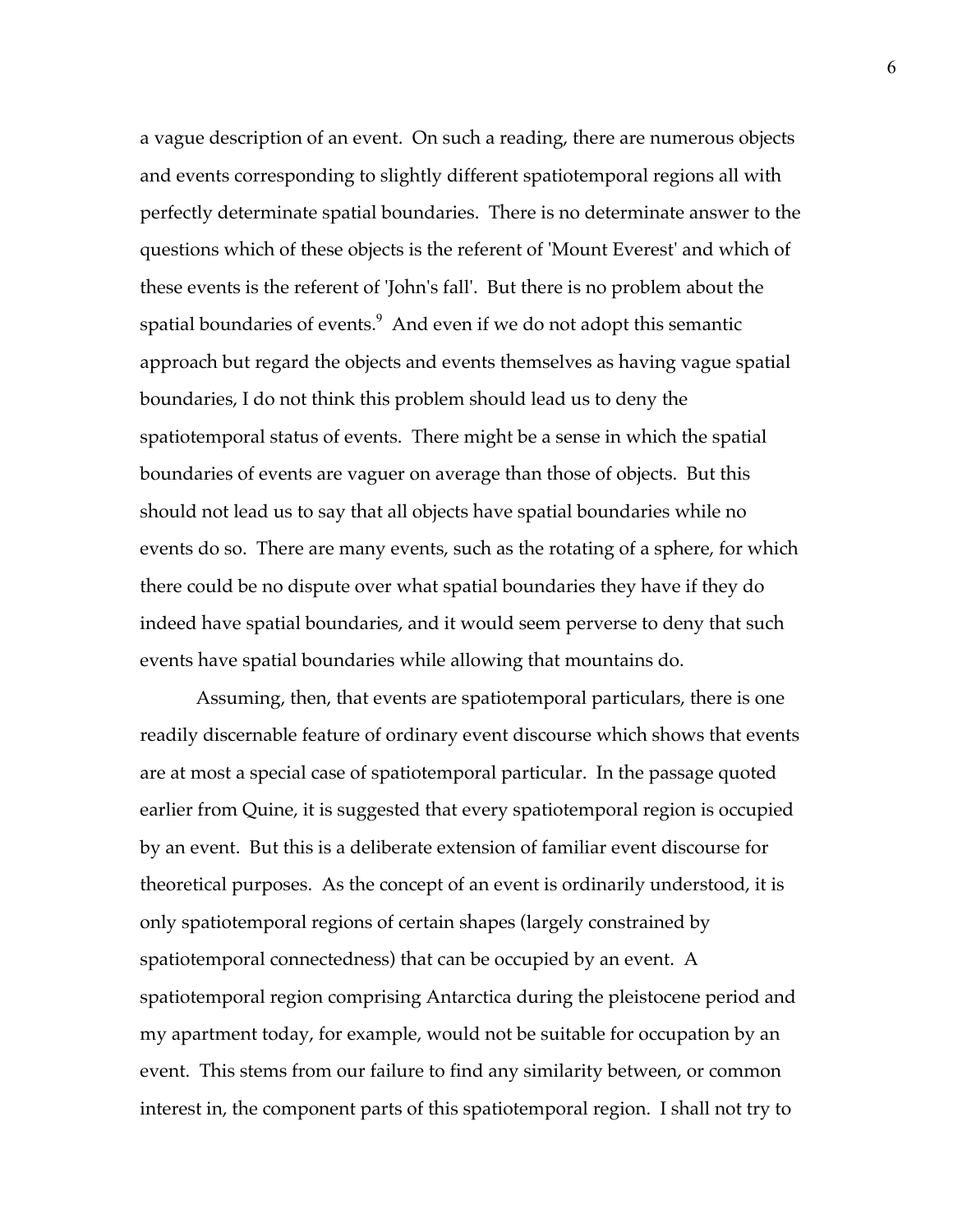say any more precisely what shape a spatiotemporal region must have if it is to be occupied by an event or events as ordinarily understood.

Let us say, then, that events are particulars occupying spatiotemporal regions of suitable shape. Can we just leave it at that and say that events are basic, unanalysable spatiotemporal particulars?<sup>10</sup> This would be an intelligible position, to be examined on its merits, if it is just a way of saying that events are contents of spatiotemporal regions, since the notion of a content may not be further analysable. But it would not be acceptable to say that events are unanalysable spatiotemporal particulars if by this we mean that we do not need to know which of the spatiotemporal particulars we have been discussing our notion of event refers to. For it makes a difference which of these kinds of particulars we take events to be, both in making sense of ordinary event discourse concerning, for example, identity statements and double  $predications<sup>11</sup>$  and for theoretical purposes such as understanding scientific laws and, as I have hinted, psychophysical relations involving events.

Nor would it be acceptable to say that there is an event notion different from those already discussed, which might be described as that of a basic unanalysable particular, if nothing more is said about it than this. Nevertheless, it is frequently claimed that there is a common sense event notion that is neither the content of a region nor a property instantiation. And this can be illustrated by the example of a person who smokes a cigarette while taking a walk. Let us suppose that the person's smoking and the person's walking occupy the same spatiotemporal region (the nicotine permeates the body). A common sense view has it that the walking is the very same event as the slow walking, but different from the smoking. Yet the content of a region notion of events would identify all three, and the property instantiation notion would distinguish all three.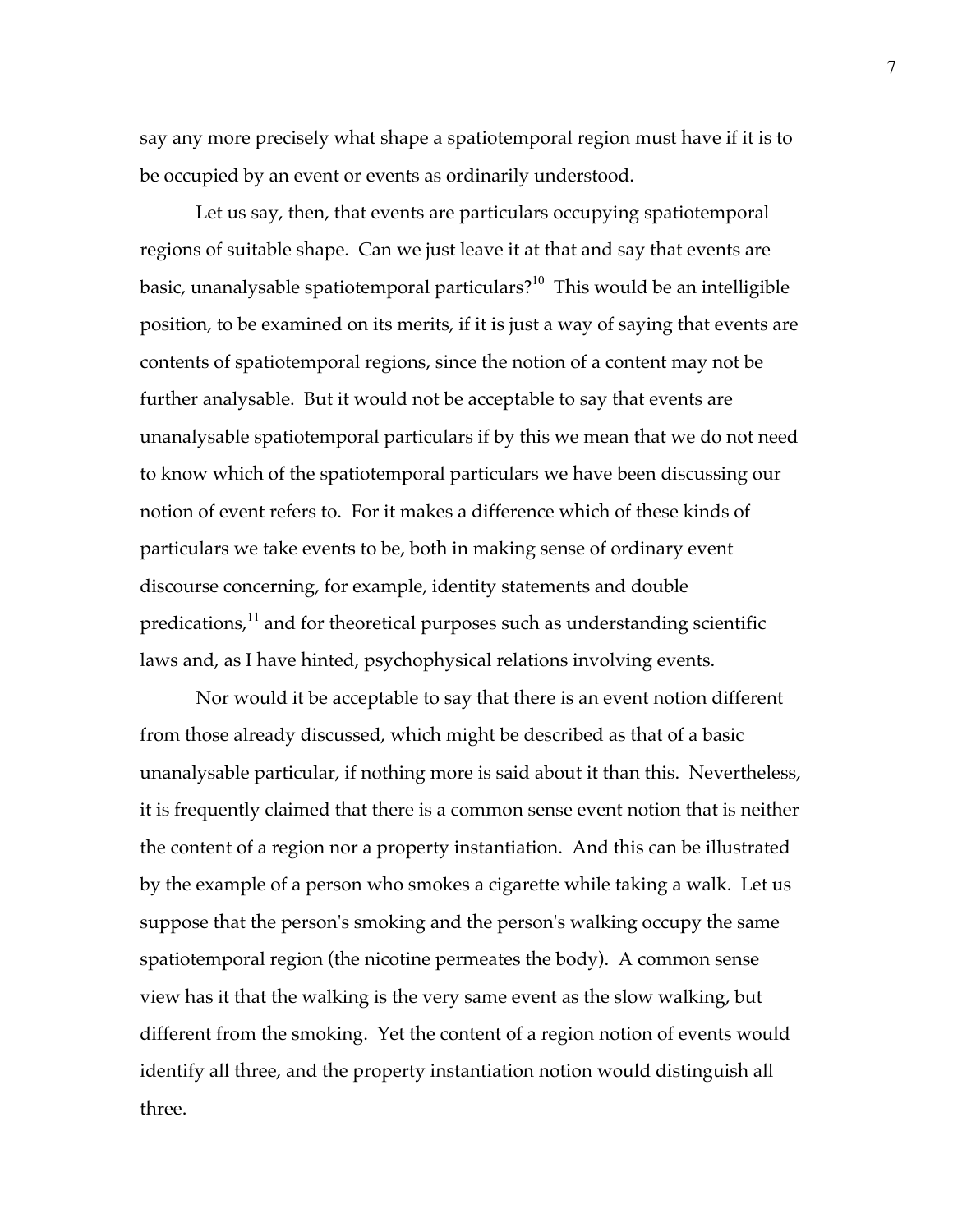We might try to accommodate these intuitions at the level of semantics without needing a metaphysical notion of events that is finer-grained than region contents and coarser-grained than property instantiations. For example, we might say that the instantiation of the property of walking slowly may be picked out in some contexts by the expression 'the walking slowly' and in others by the expression 'the walking'. And this explains our tendency to falsely identify the instantiation of the property of walking with the instantiation of the property of walking slowly. However, people can agree to this contextual view of event descriptions without shaking off their conviction that there is a perfectly coherent medium-grained metaphysics of events which falls between the property instantiation and region content notions.

But a coherent event notion has not been given without some way of telling whether one such event which occupies a region is the same or different from another such event occupying the same region. One way of trying to accomplish this is to stipulate that R's having P is the same event as R's having Q if and only if P-->Q or Q-->P.<sup>12</sup> This would support the intuition that my walking and my walking slowly are the same event. But it would have the unacceptable consequence that all events R's having P for a given R would be equivalent, for they would all be equivalent to R's having the conjunction of all its properties. And thus it would run afoul of the intuition that my walking and my smoking are different events. One might try to block this by barring the having of a heterogeneous conjunction of properties, such as the property of smoking and walking, from counting as an event in the sense at issue. However, the same problem arises if we consider not the conjunction of R's properties but the maximal physical property possessed by R, since on most views properties such as being a smoking and being a walking will conceptually supervene on fundamental physical properties.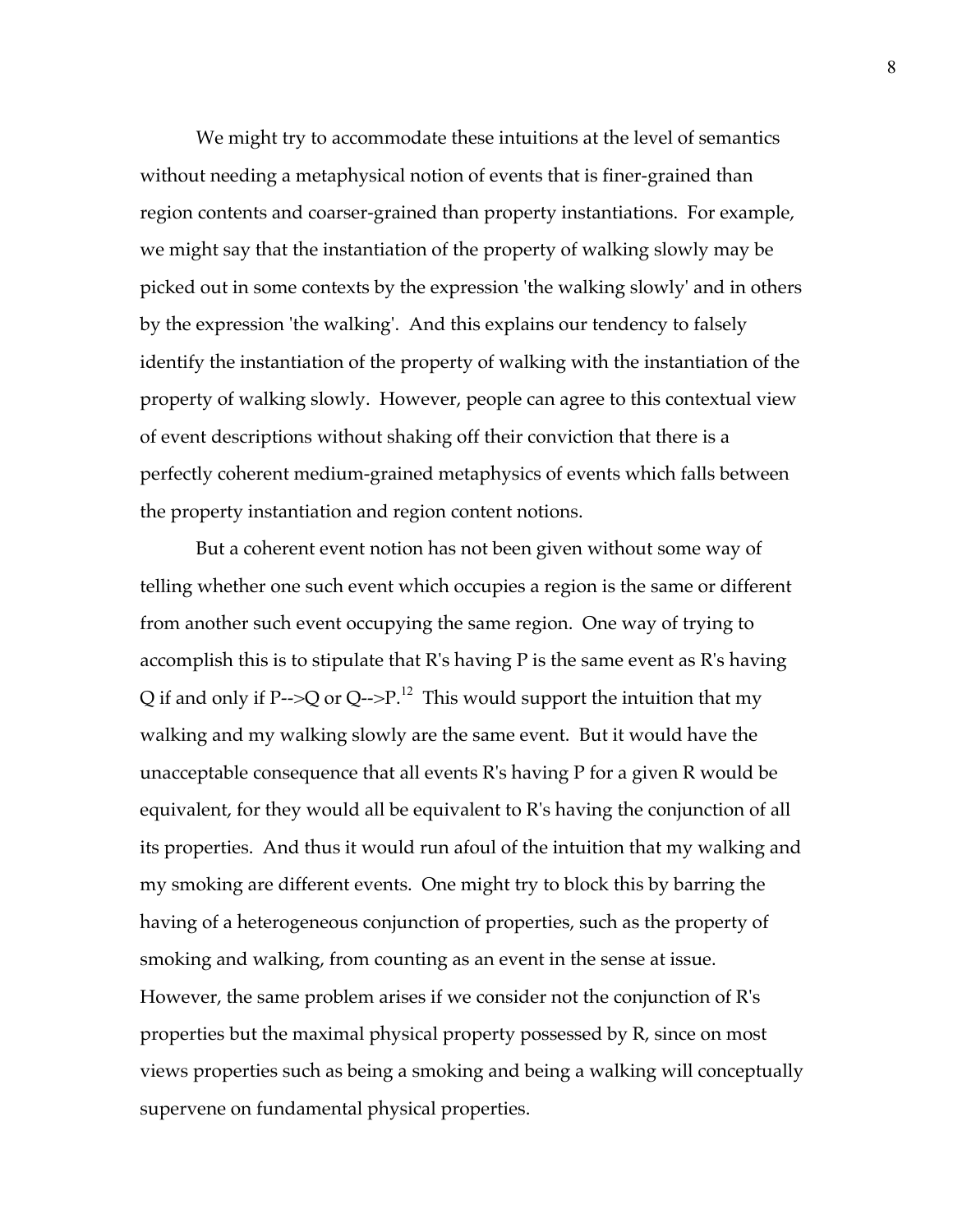One candidate for an alternative event notion, proposed by Brand, construes events as identical if and only if they are spatiotemporally coincident in all possible worlds.<sup>13</sup> Such a criterion would try to explain the intuition that my walking and my smoking, although coincident in the actual world, are different events by saying that they are spatiotemporally distinct in some other worlds. But there is no way of applying this criterion without a way of identifying an event across worlds. Is my walking in a world in which I don't smoke the very same walk as the one I take in the actual world in which I do smoke, or is it merely a similar one? It seems that we have no way of answering unless we know that the walking was the smoking in the actual world. So we cannot say that a and b are necessarily coincident without relying on knowledge that a=b. Thus, as Schlesinger has argued, Brand's criterion, while not false or circular, does not provide a new event notion.<sup>14</sup>

Consider next whether an alternative event notion can be provided by Davidson's original criterion that events are identical if and only if they have all the same causes and effects.<sup>15</sup> In order to apply this criterion we need to make judgements concerning singular causal statements. Consider, for example, Davidson's puzzle about the sphere that becomes warmer and rotates at the same time.<sup>16</sup> (We're not supposed to imagine the warming causes the rotation or vice versa.) Is the warming of the sphere the same event as the rotating of the sphere? Some might be inclined to think that the warming and the rotating are identical because both are identical with the sum of the motions of the particles that constitute the sphere. Others might think that the rotating and the warming are different changes and so are different events. If we're trying to use the criterion to figure out whether the rotating is identical to the warming, we need to know what their causes and effects are -- e.g. whether the action of the bunsen burner caused the rotating of the sphere, and whether the rotating of the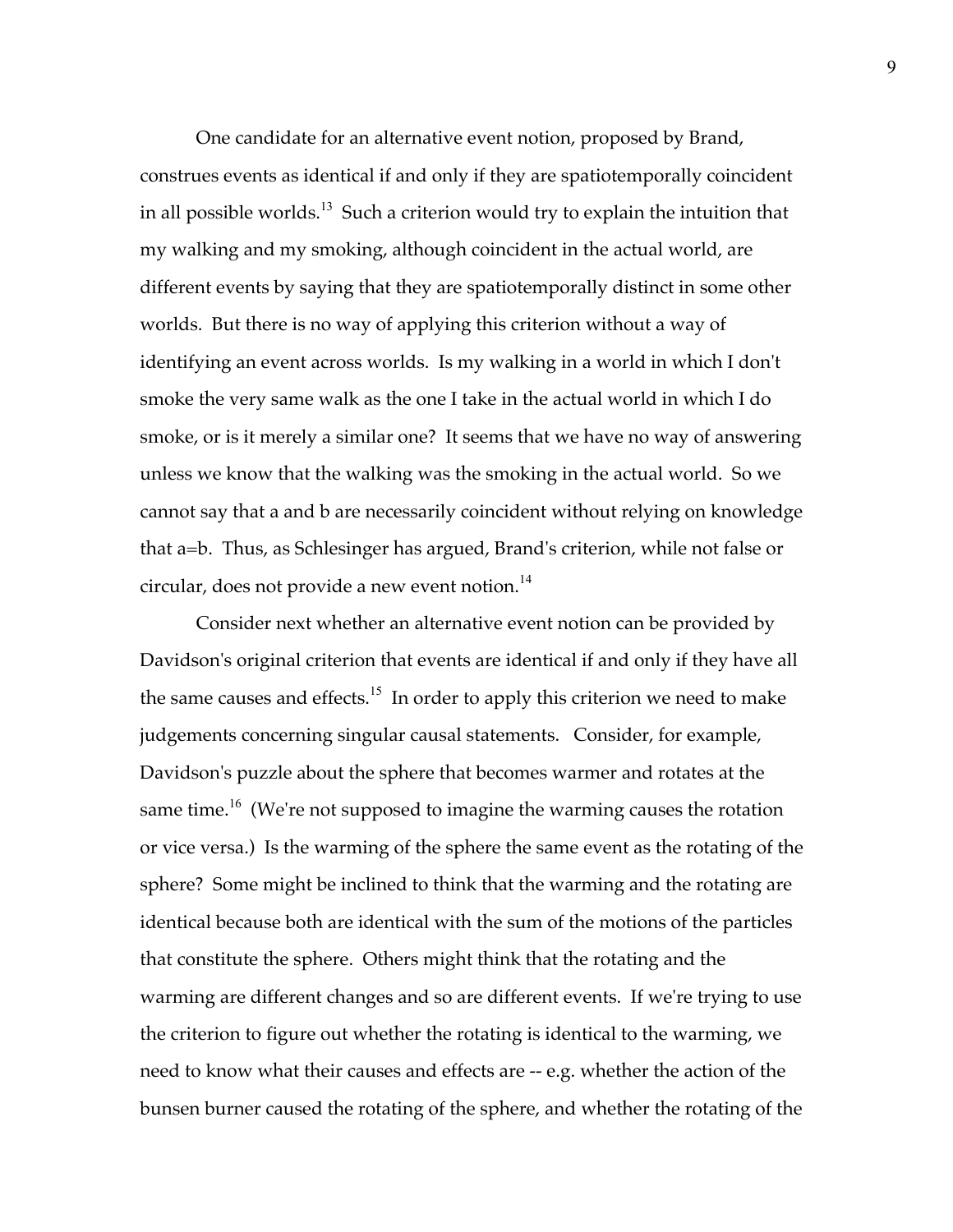sphere caused the warming of the environment. Someone maintaining, as Quine does,<sup>17</sup> that the rotating of the sphere is the warming of the sphere will be inclined to say that the rotating of the sphere does cause the environment to warm, but that it is less revealing, less explanatory, to describe the cause of the environmental warming as the rotating of the sphere. What this points to, I think, is that judgements concerning singular causal statements are hopelessly dependent on judgements concerning event identity, so that a criterion of event identity that makes use of causal claims gets us nowhere.

Quine's account of what lies at the heart of the problem has recently led Davidson to abandon this causal criterion.<sup>18</sup> Quine argued that a successful criterion of individuation cannot quantify over entities which are not themselves individuated, and that the causal criterion fails in this regard because it involves quantification over events themselves. To illustrate, imagine that we have lists of all the causes and all the effects of events x and y whose identity is in question. The trouble is that we might still be faced with the problem of deciding whether an item on x's list is also in fact on y's list but under a different description. For example, we might have the warming of the environment on x's list but the disturbing of the environment on y's list. As events are not yet individuated, we wouldn't be able to determine whether these events are identical. And if we were to try using the criterion again on these events we'd be faced with the same problem when comparing their causes and effects. Thus an infinite regress would prevent the criterion from delivering a verdict on the identity of events.

Let us summarise the discussion of events and spatiotemporal particulars in general. Among the possibilities for spatiotemporal particulars we have encountered are spatiotemporal regions, the contents of those regions, and property instantiations by the region (or by its content, or by an object at a time).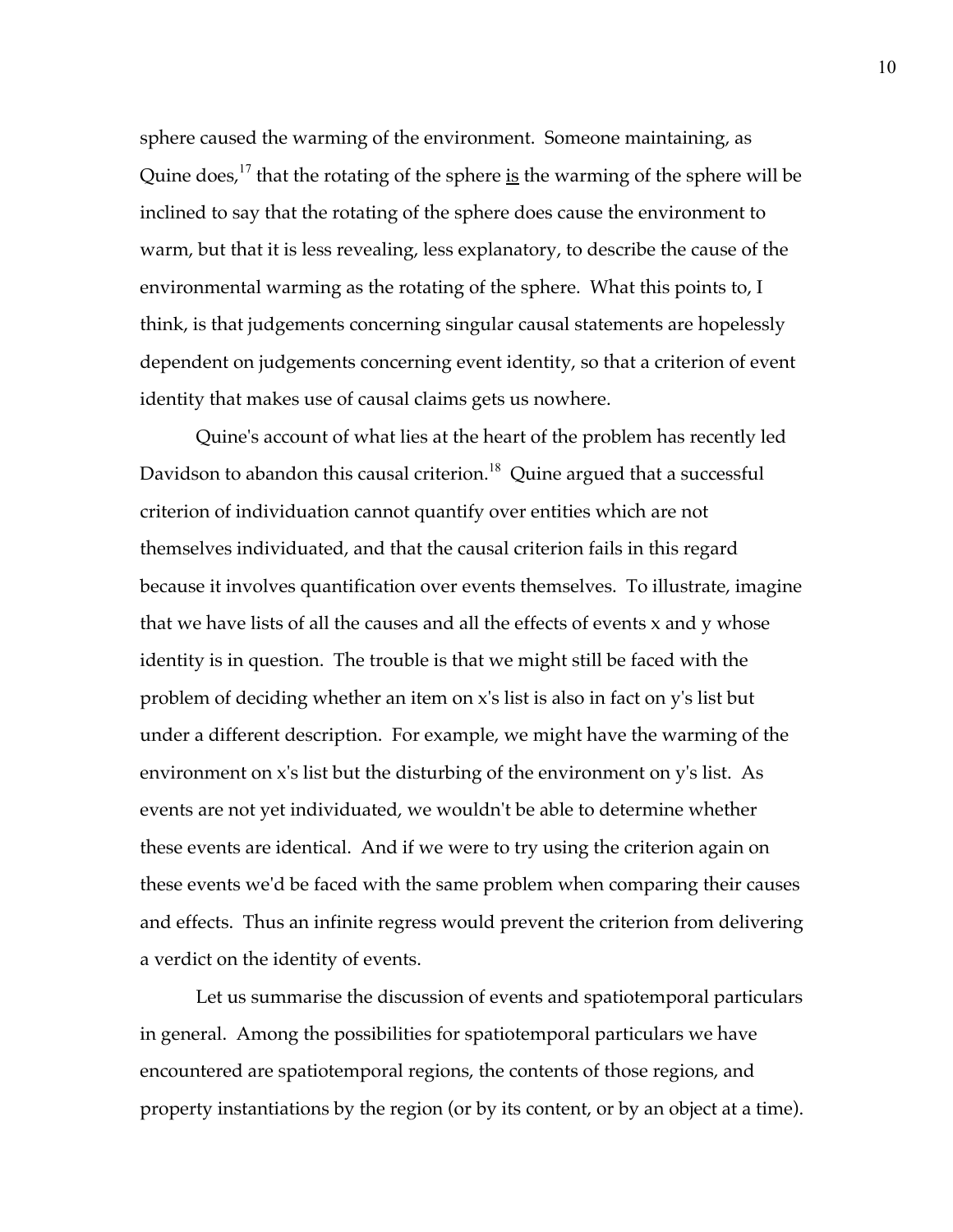As I have not encountered any further coherent notions of spatiotemporal particulars, and cannot imagine any further such notions, I shall assume that all spatiotemporal particulars are of one of these three kinds.

Events, then, are one or more of these kinds of spatiotemporal particular, or a special case of them. I do not know of anyone who has suggested that ordinary event talk picks out bare spatiotemporal regions, though this may be the most useful spatiotemporal particular for some theoretical purposes. Quine has argued in the passage previously quoted that events are contents of a spatiotemporal region, Kim that they are exemplifications of a property (or relation) by an object (or objects) at a time, $19$  Lombard that they are changes in an object at a time,<sup>20</sup> Lewis that they are properties of spatiotemporal regions,<sup>21</sup> and Bennett that they are instantiations of a property in a spatiotemporal region.<sup>22</sup> Who is right? I do not think we should assume that there is a single answer to this question. It may well be that more than one of these kinds of particulars is referred to in our event talk. A full enquiry into this question would require a thorough examination of all the different kinds of discourse in which events might be involved, and I shall not undertake this, though later I shall argue that it is not an essential feature of ordinary event discourse that events be changes.

However, I do wish to suggest that any conflicting intuitions there might be over event identity statements could be accommodated by the view that both coarse-grained and fine-grained notions play a role in ordinary event discourse. Consider again Davidson's question whether the warming of the sphere is the same event as the rotating of the sphere. If we take 'the warming of the sphere' and 'the rotating of the sphere' to refer to the content of a region, the intuition that the warming is the rotating is supported. But if we take 'the warming of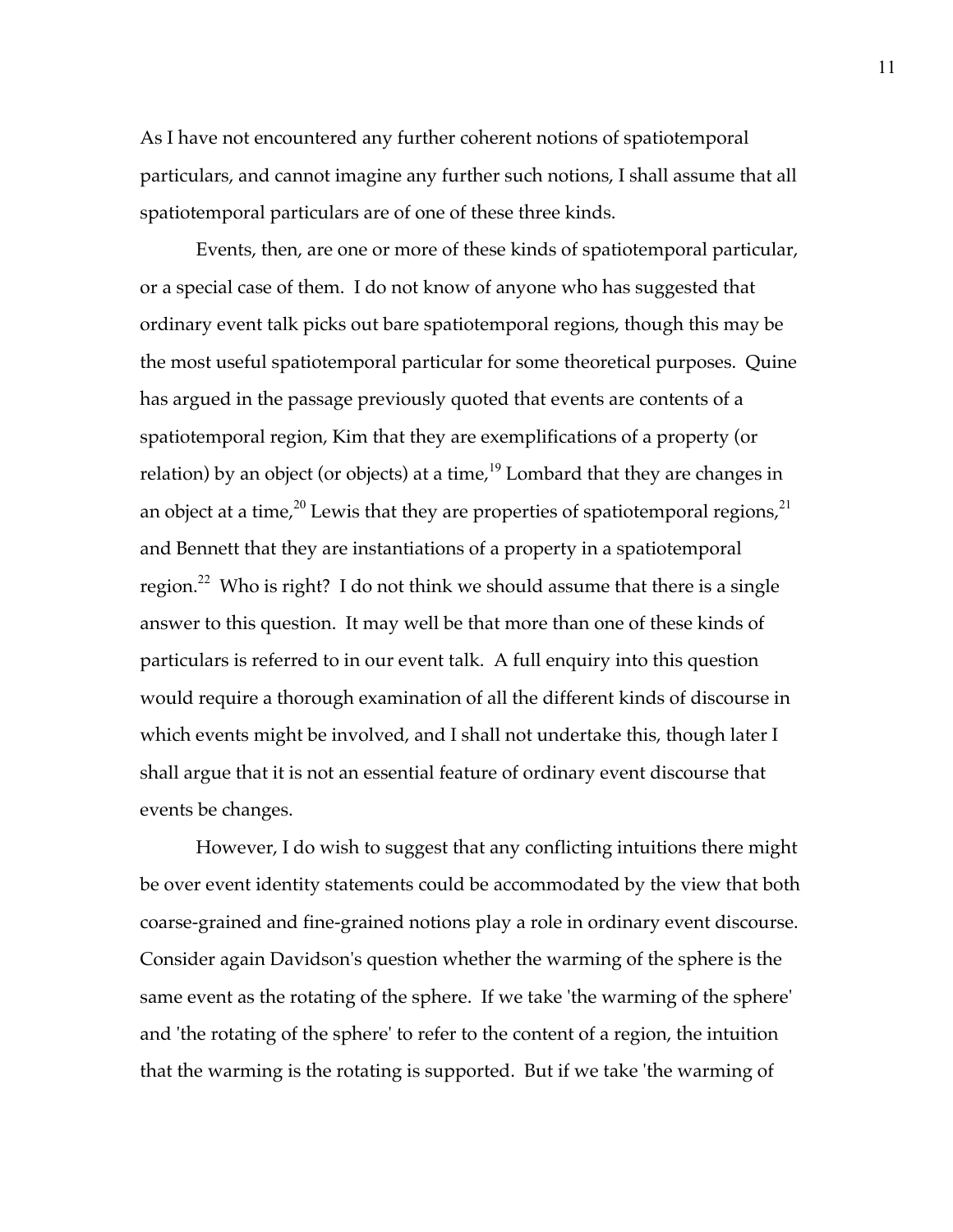the sphere' and 'the rotating of the sphere' to refer to property instantiations, the intuition that the warming is different from the rotating is supported.

# Objects and Spatial Particulars

Are all particulars spatiotemporal? I have referred a few times already to objects, and now wish to examine some aspects of the debate as to whether they too are spatiotemporal particulars. I shall not attempt to discuss all the difficulties for the spatial view of objects, but will assume that some coherent account can be provided of how there can be objects and other continuants that can change over time. Then I shall proceed to explore the extent to which the previous classification of spatiotemporal particulars can be applied to spatial particulars.

The principal motivation for assimilating objects to spatiotemporal particulars is to avoid certain theoretical difficulties perceived for the spatial view of objects in accounting for any kind of change, and especially for the gaining and losing of parts. $^{23}$  The view that both objects and events are spatiotemporal particulars was held by many philosophers of this century, including Russell, Broad, and Goodman. It receives perhaps its most famous expression in the passage quoted earlier from Quine. Russell and Quine were content to leave no distinction between objects and events.<sup>24</sup> But Goodman suggested that they are distinguished by their size -- objects are spatially small and temporally large events.<sup>25</sup> Broad suggested that they are distinguished by their size and their relations to change.<sup>26</sup> And more recently, philosophers such as Brand and Quinton have suggested that the distinction consists in the fact that there cannot be more than one object occupying a spatiotemporal region, while there is more than one event doing so.<sup>27</sup>

I shall be looking at some of these distinctions later. But first I want to survey our ordinary discourse about the distinction between events and objects.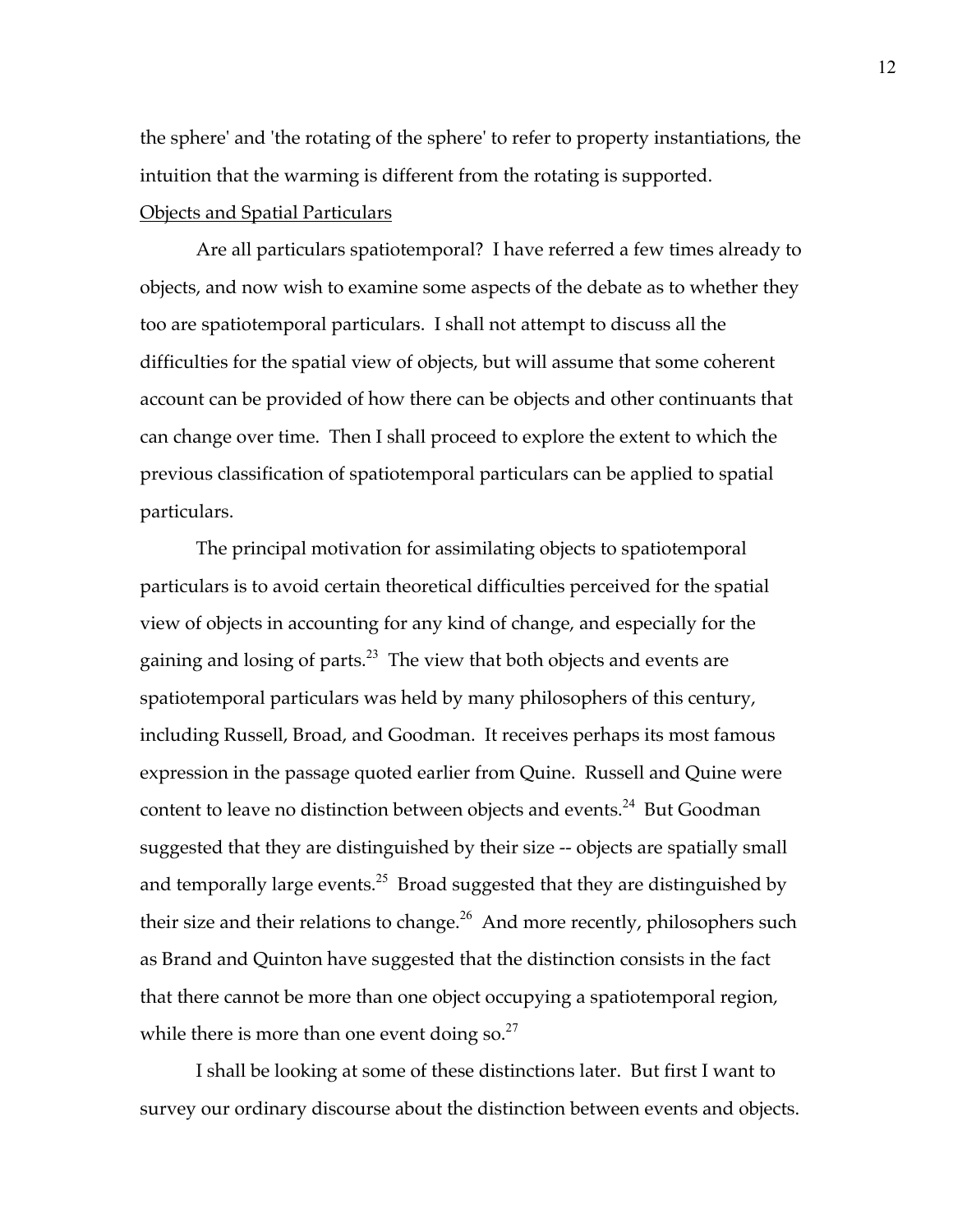This provides a prima facie case for the view that an object occupies spatial regions and is in this sense a spatial particular.

There is a very close association between every object and a spatiotemporal particular which may be described perhaps as the complete history of the object, or (as I shall say throughout, though it will sometimes sound awkward) the object's life. It is what Quine refers to in the quoted passage as 'the object conceived four-dimensionally'. It may turn out that we have to identify an object with its life, but to say this is to depart strikingly from ordinary discourse.

Typically one says that objects exist while events occur. But 'existence' is used very broadly, especially in philosophical talk, to apply to all ontological categories.<sup>28</sup> And there is a rare use of 'occur' in application to objects, similar in sense to 'are found', 'turn up' or 'appear', as for example in 'fig trees occur throughout southern Europe', and 'God's name occurs twice in this manuscript'. Another difference is that we say that objects may endure through time while events <u>take</u> time, though both objects and events are said to <u>last</u> for a period of time.<sup>29</sup> More telling perhaps is the fact that one would say that a whole object exists at one moment, whereas one would not say that a whole event exists at one moment (unless it is instantaneous). $30$  And this leads to a difference concerning questions of identity across time.<sup>31</sup>

It might seem that questions of identity across time arise just as readily for events as they do for objects. We may ask whether a ship we are looking at now is the same ship we saw last year. And a spectator might ask whether a tennis match he is watching now is the same match he was watching an hour ago before dozing off. Such questions do not undermine the spatiotemporal status of events, so it would seem that they should not do so for objects. (These are to be distinguished from questions of identity across worlds, which can be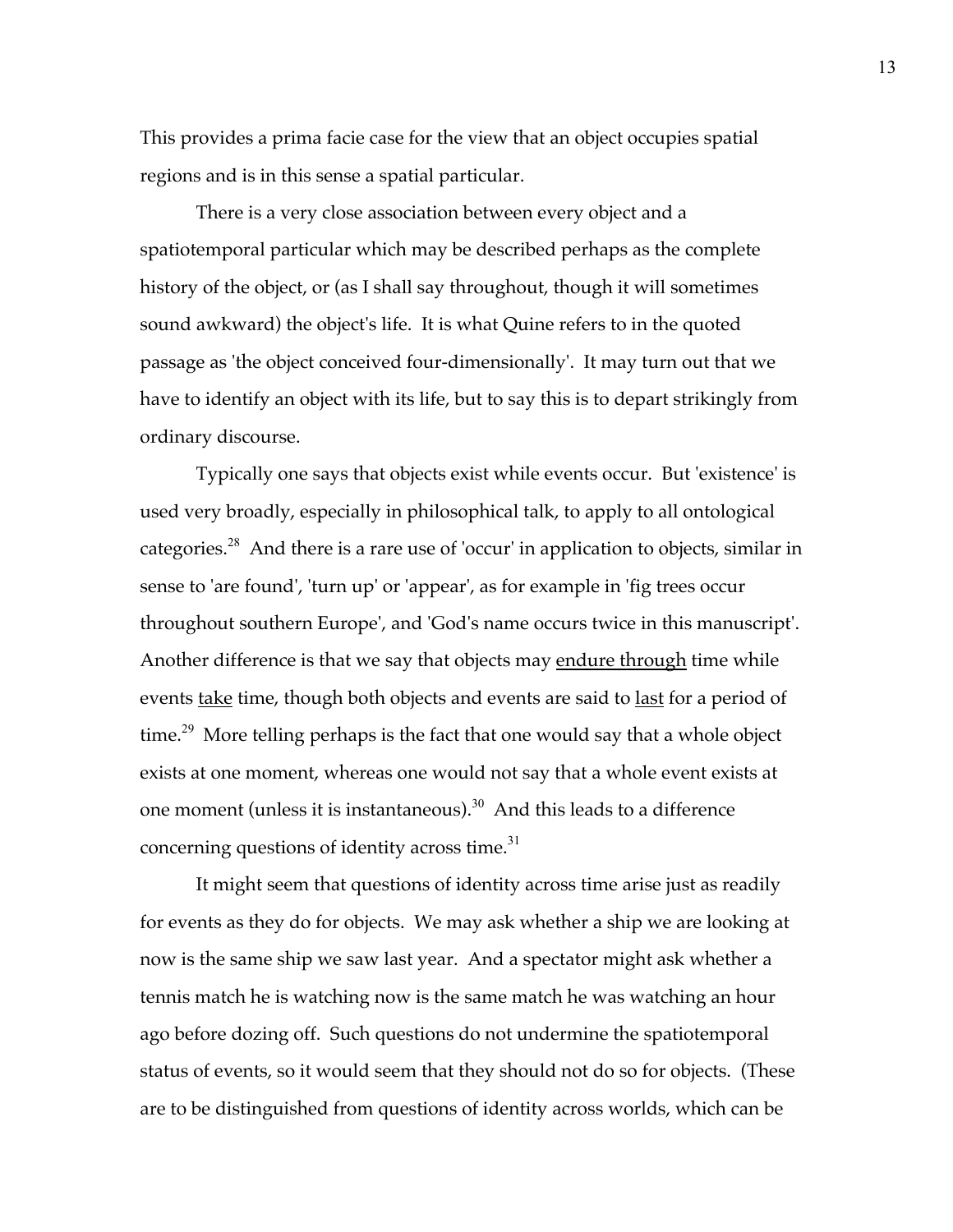asked of both objects and events, such as whether a given object or event could have existed elsewhere in space or time.)

However, in the case of objects we may ask whether the particular, e.g. the ship or a vase, wholly before me now is the same particular that was wholly before me at an earlier moment. And we may ask whether this particular-part is a part of the same particular as the particular-part I was experiencing a while ago. A question such as "Is this the same island we landed on yesterday" is naturally to be interpreted as a question of the second kind (assuming it is a large island, not all of which is visible at once). But it is only questions of the second kind that can be asked in the case of events. In the above example it is not the whole event that is before me on the two occasions in which I watch a tennis match. Rather, the question in the case of events is whether the particular-part (in this case the match-part) that is before me now is a part of the same particular as the particular-part that was before me an hour ago. An account of objects as three-dimensional, spatial, particulars is needed to make sense of questions of identity across time of the first sort.

Now the advocate of the spatiotemporal view of objects will need to provide an explanation of these differences in the way we talk about objects and events. And the advocate of the spatial view will need to demonstrate how to construct a coherent account of spatial particulars that have temporal location and can change over time. I shall not attempt anything like a full account of this. However, we can at least make a start by considering spatial regions. It would be hard to make sense of a purely spatial region if by this we meant something with no temporal location. But we can make sense of referring to a spatial region at a time, and this is different from referring to a spatiotemporal region. For we may talk of the same spatial region at different times, while the spatiotemporal region is essentially nonenduring. As a spatial region can exist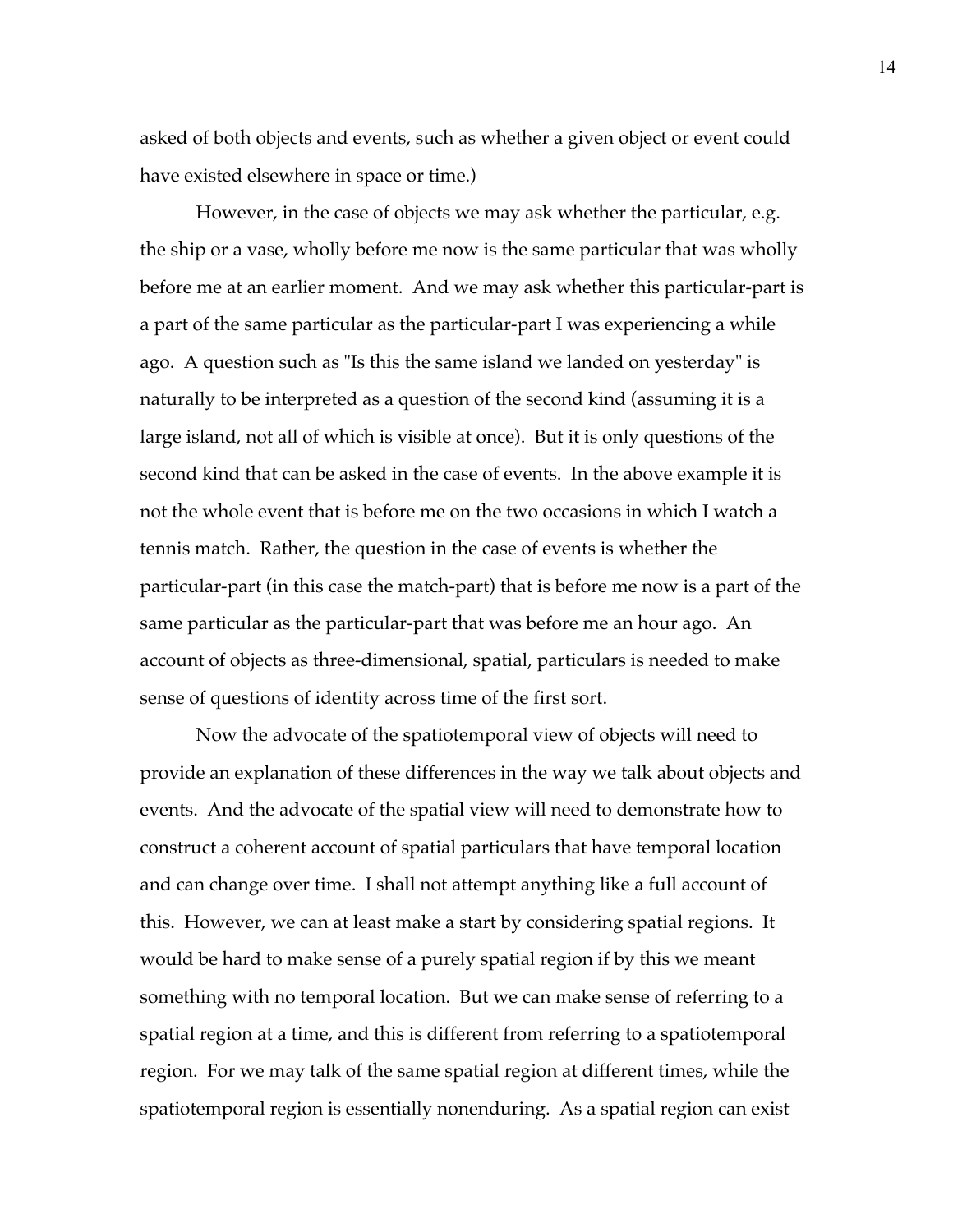at more than one point in time, this requires that there be some way of identifying it from one moment to the next. This can be done by way of a spatial coordinate system that in turn must be established in terms of stable local features of the universe. Since there may be many appropriate choices of coordinate system, the notion of same spatial region will be relative to such a choice. Thus we have a coherent account of spatial regions as one kind of spatial particular that endures through time (perhaps throughout time, in which case it would be omnitemporal).

But if objects are spatial particulars they are not just spatial regions but something occupying them. Recalling that by 'object' we mean physical object, let us examine the plausible idea that objects are material contents of spatial regions. This would not be strictly analogous to the Quinean notion of an event as the content of a spatiotemporal region, but rather to the <u>material</u> content of a spatiotemporal region. $32$  On this view, if it is logically possible for a spatial region to have an immaterial content, then it may be occupied by some immaterial content as well as by an object. But on this account of objects, it is at least clear that no more than one <u>object</u> may occupy a spatial region at a given time.

The account may be unilluminating in other respects, however. As an object can move relative to any chosen spatial framework, the conditions for an object to endure are more complex than for the spatial particulars just considered. An object need not occupy the same spatial region within the spatial coordinate system from one moment to the next, but can occupy different spatial regions so long as there is spatial continuity between them. Thus in order for an object to endure, its spatial boundary will typically be identifiable in some other way than through its spatial coordinates. This requires some reasonably clear and stable boundary, either conventional, e.g.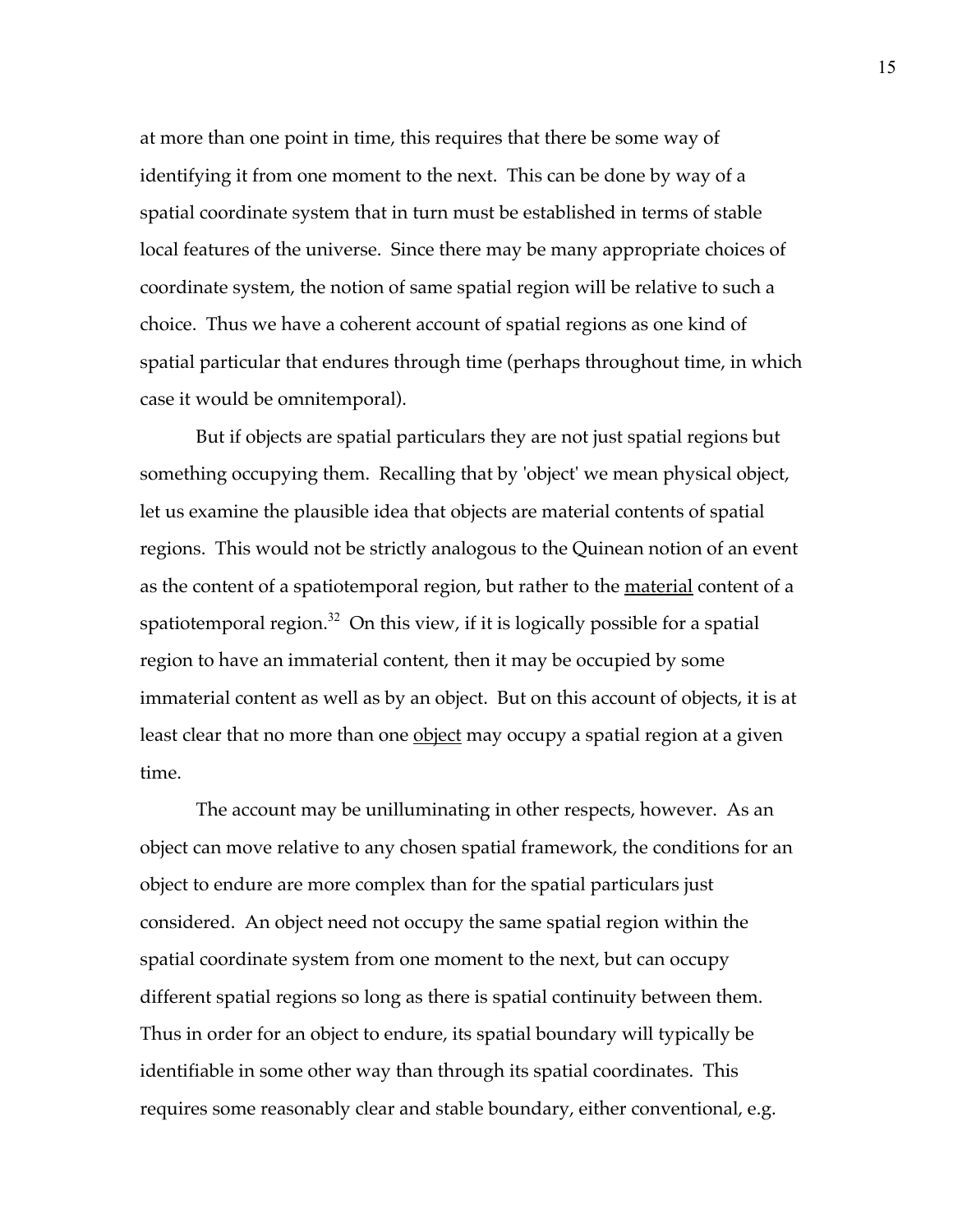the Greenwich meridian, or natural, e.g. between two kinds of solid, or between a solid and a gas. Furthermore, the kind of region which may be occupied by an object must be spatially connected (otherwise we would have not an object but an aggregate of objects). The conditions for an object to endure from one moment to the next are that it have the same boundary. A boundary may change over time. It need not keep the same shape and size, though changes in shape and size are subject to restrictions. Having the same boundary guarantees a certain similarity of material content, but exact similarity of material content is not required for identity of an object over time. There may be no way that precise conditions of identity over time for boundaries can be given. But this is no more fatal for the coherence of the spatial view of objects than the absence of any precise way of saying which occupants of spatiotemporal regions are objects is fatal for the coherence of the spatiotemporal view of objects. And nor do we think it fatal for the coherence of the notion of event as spatiotemporal particular that we have no precise way of distinguishing which spatiotemporal regions are occupied by events. Thus our failure to find precise conditions of identity over time does not give us reason to reject as a coherent spatial particular the notion of the material content of a spatial region given in terms of a suitably stable and connected boundary. Much of our ordinary talk of objects appears to be talk of such spatial particulars.

# Fine-grained Spatial Particulars

As mentioned earlier, some have argued that there cannot be more than one object occupying a spatiotemporal region, while there is more than one event doing so. I have argued that we have a fine-grained notion of spatiotemporal particular as well as some coarse-grained notions. And it may well be that both fine-grained and coarse-grained notions are in play in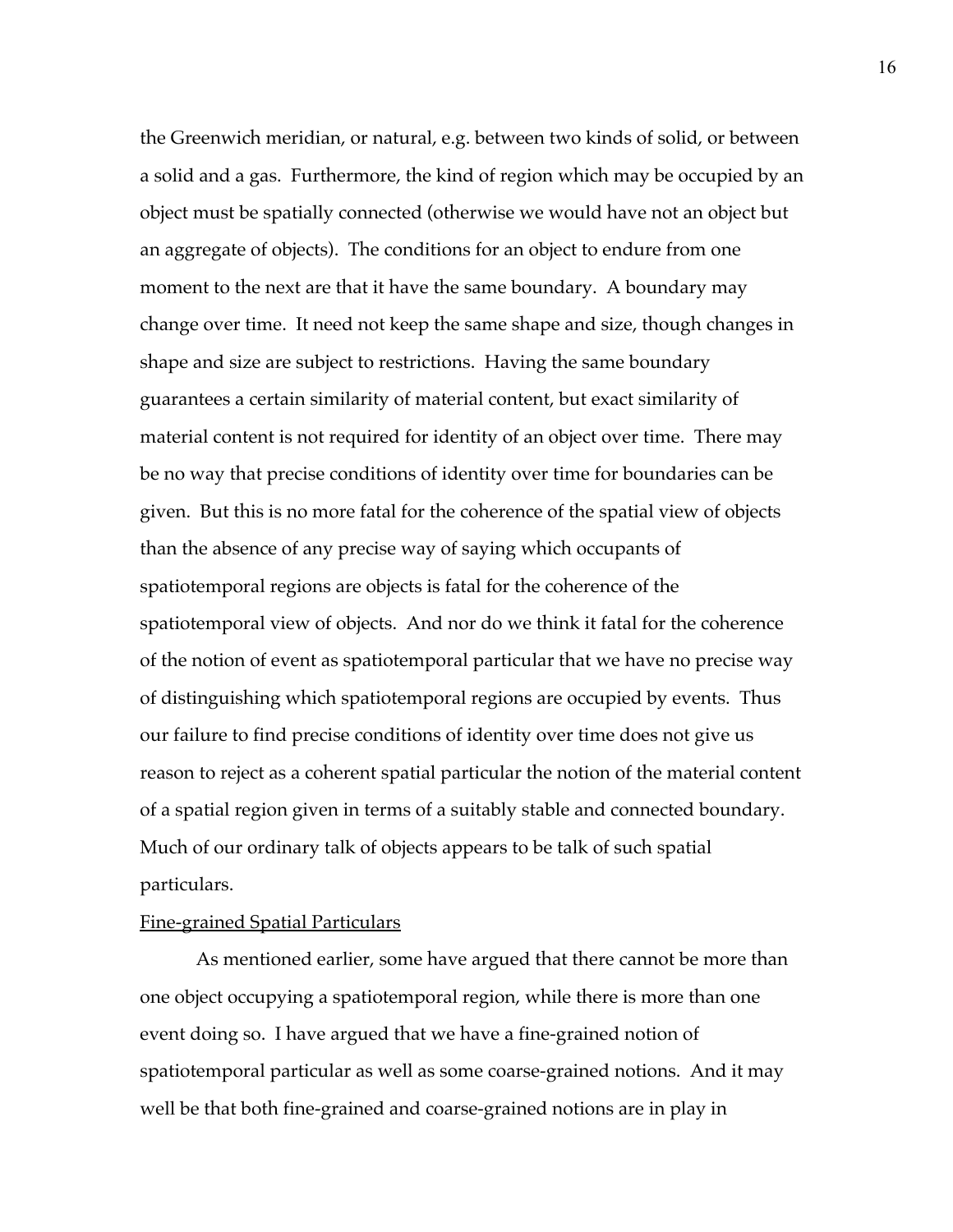ordinary discourse about events, i.e. that there are both fine-grained and coarsegrained events. As mentioned earlier, it is beyond the scope of this paper to examine whether either the notion of a property instantiation by a region or the notion of the content of a region can accommodate all our ordinary talk about events. I have also argued that objects occupy spatial regions rather than spatiotemporal regions. So let us now consider whether there can be at most one object occupying a spatial region at a given time. Let us consider, that is, whether the grainedness of particulars might provide a further difference between the concepts of object and event.

It might be objected that there can be more than one object occupying a given spatial region at a given time on my view, since there could be different ways of identifying the same object over time, allowing for different objects coinciding. For example, there might be different ways of tracing a boundary into the future, one of which is more permissive than the other, e.g. in allowing major changes in shape. Take a clay statue. On one of these ways, when an arm breaks off the physical boundary between clay and air changes too much for the boundary and hence the physical object to count as the same after the break. But on another more permissive way, the boundary is sufficiently similar to count as the same after the break, and hence for the object to survive this loss of its part. My response is that the concept of a physical object is at the permissive end of the spectrum, and is vague concerning what changes are sufficiently great to bring the existence of the object to an end. This is to say that it is not a determinate matter when a physical object ceases to exist, not that there may be physical objects coexisting within a spatial region, some outlasting others.

Some may disagree with this coarse-grained view of objects, arguing that a statue and lump of clay, a hand and fist, may be distinct objects which occupy the same region at the same time. As in the case of event identity statements, I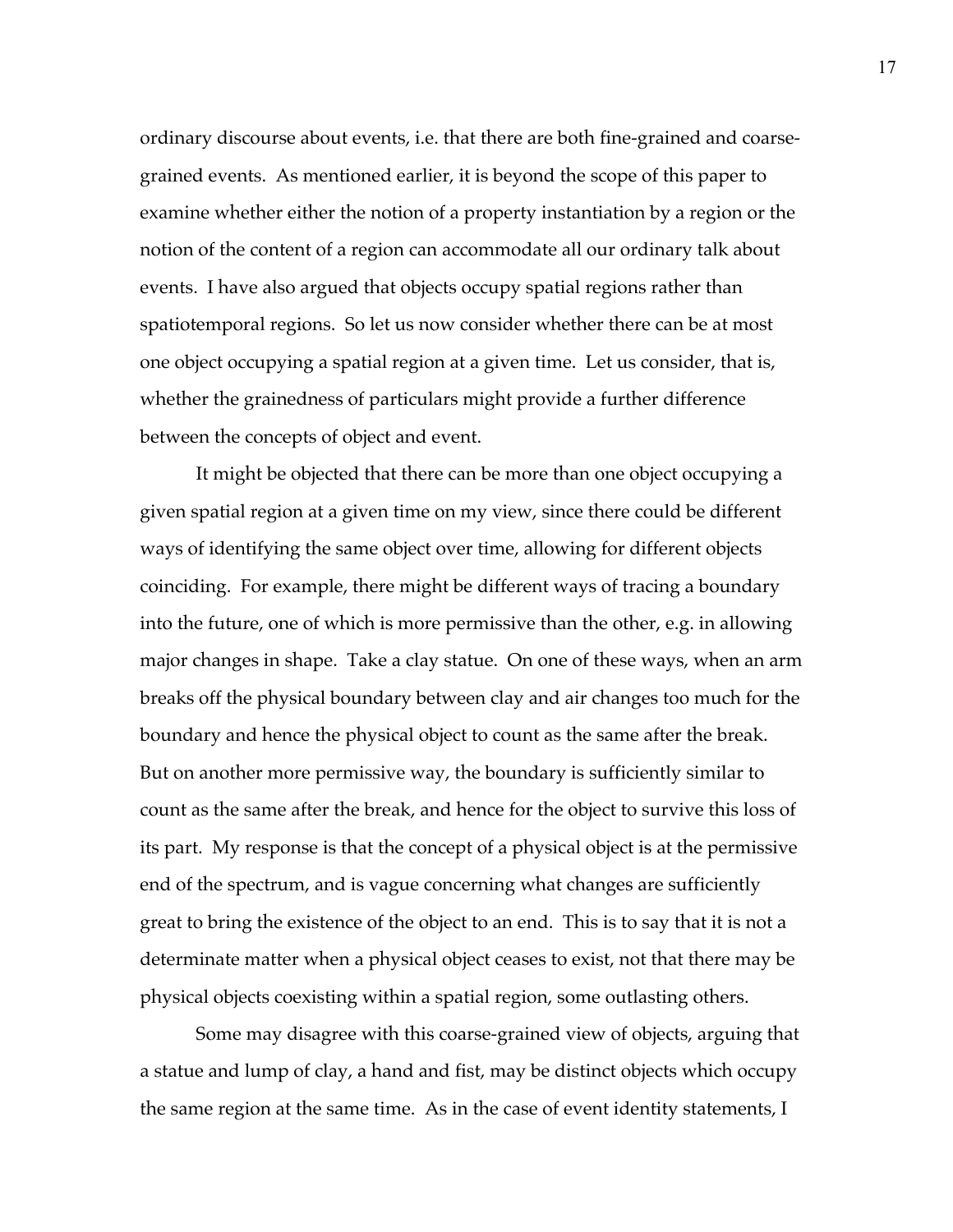think we have intuitions in both directions. If 'the statue' and 'the lump of clay' are taken as referring to the material content of the region, the intuition that the statue and the lump of clay are the same object is supported. But how are we to explain intuitions that the lump of clay and the statue are distinct objects? One response is that people are thinking of four-dimensional, spatiotemporal, particulars when claiming that the statue is distinct from the lump of clay. But analogously to the case of events, we might also be able to accommodate distinctions between object and lump of clay on the three-dimensional, spatial, view of objects by taking 'the statue' and 'the lump of clay' as referring to the instantiations of the properties of being a statue and being a lump of clay, respectively, by the object. Thus it appears that conflicting intuitions over identity statements for spatial particulars can be handled analogously to the way I suggested for spatiotemporal particulars. A minor disanalogy is that these fine-grained particulars would not be called objects, whereas both coarsegrained and fine-grained spatiotemporal particulars could be called events.

The above analysis used as fine-grained spatial particulars the instantiations of properties by the material contents of spatial regions. The same result could be achieved by taking 'the statue' and 'the lump of clay' as referring to the instantiations of the properties of containing a statue and containing a lump of clay, respectively, by the spatial region. Thus, as in the case of fine-grained spatiotemporal particulars, we have subtly different finegrained spatial particulars. One difference concerns the properties that may be instantiated, as illustrated in the example of the statue and clay. There is also the modal difference that property instantiations by material contents of spatial regions, but not property instantiations by spatial regions could exist if the region had a different content.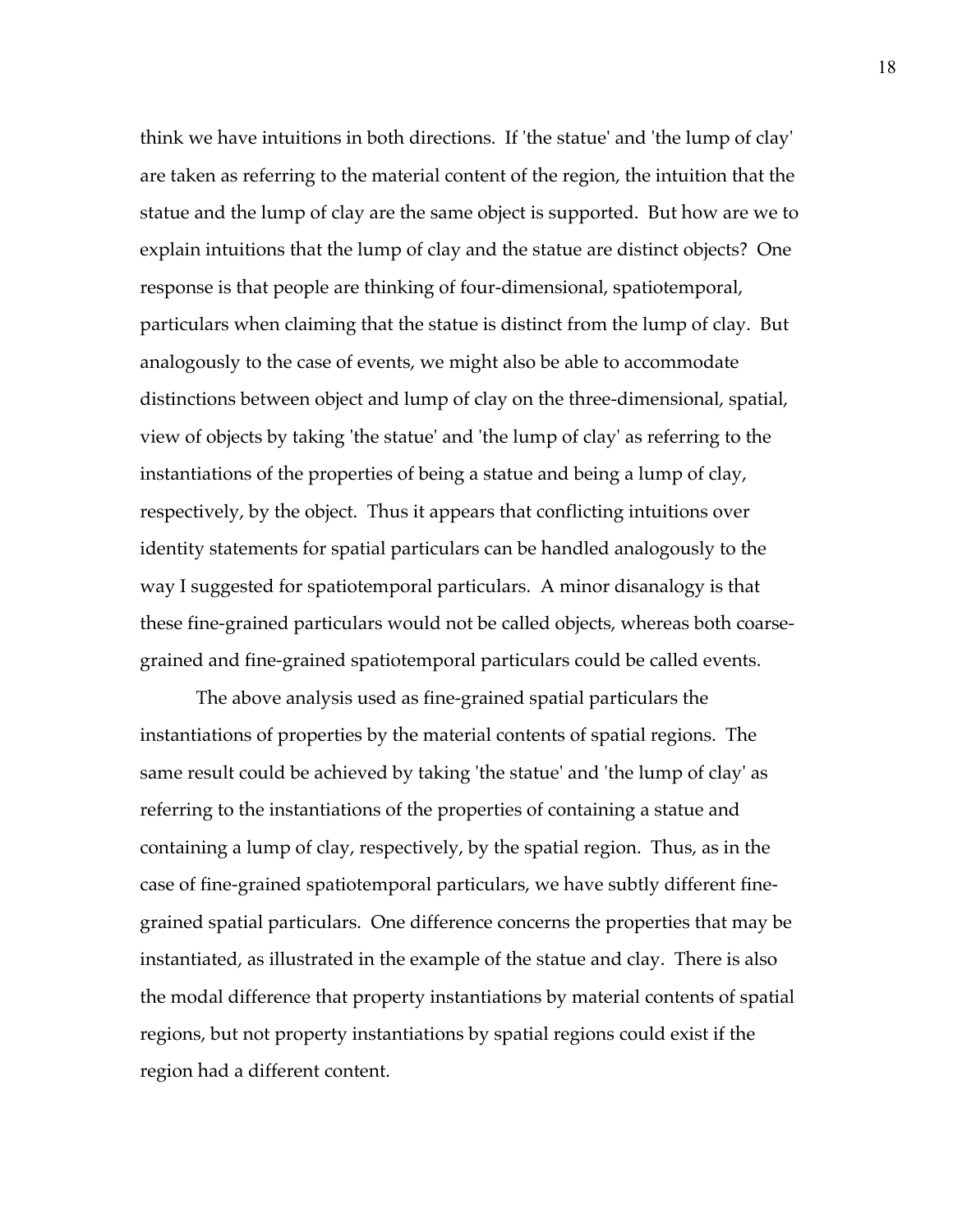Consider now whether the content of a spatial region can be identified with the instantiation of some property by the region, analogously to Bennett's suggestion for events. It appears that the content of a spatial region, and hence also an object, cannot be identified with the instantiation of any property by the region because their conditions of enduring are different. The content of a region can endure while some of its intrinsic properties change, but the instantiation of all the properties (or all the intrinsic properties) of the region endures if and only if the region continues to have all those properties. Furthermore, no proper subset of properties of an object has been found to be necessary and sufficient to identify it over time, and it is reasonable to take this to be true also of the content of a spatial region. So the content of a spatial region cannot be identified with the instantiation of any of its properties.

This distinction between coarse-grained and fine-grained spatial particulars cannot, however, be applied to solve the puzzle over conflicting intuitions with regard to the identity of an object with a sum of its material parts, e.g. the identity of Tibbles the cat with Tib+Tail, where 'Tail' refers to Tibbles' tail, and 'Tib' refers to the rest of Tibbles. We cannot capture the sense in which we think Tibbles different from Tib+Tail in terms of different properties being instantiated by the same region or same object, because there is no single region or object instantiating both the property of being Tibbles and the property of being Tib+Tail after the parts have become separated. I am inclined to say instead that the boundaries with which we identify the region and its content are different for the object and its material parts. The sum of parts is what I would prefer to call an aggregate, not an object, and its boundary picks out connected regions of space that may be contiguous at one time but not at others. So Tib+Tail is an aggregate, not an object, and is in this sense different from Tibbles. The sense in which we think of them as identical is to be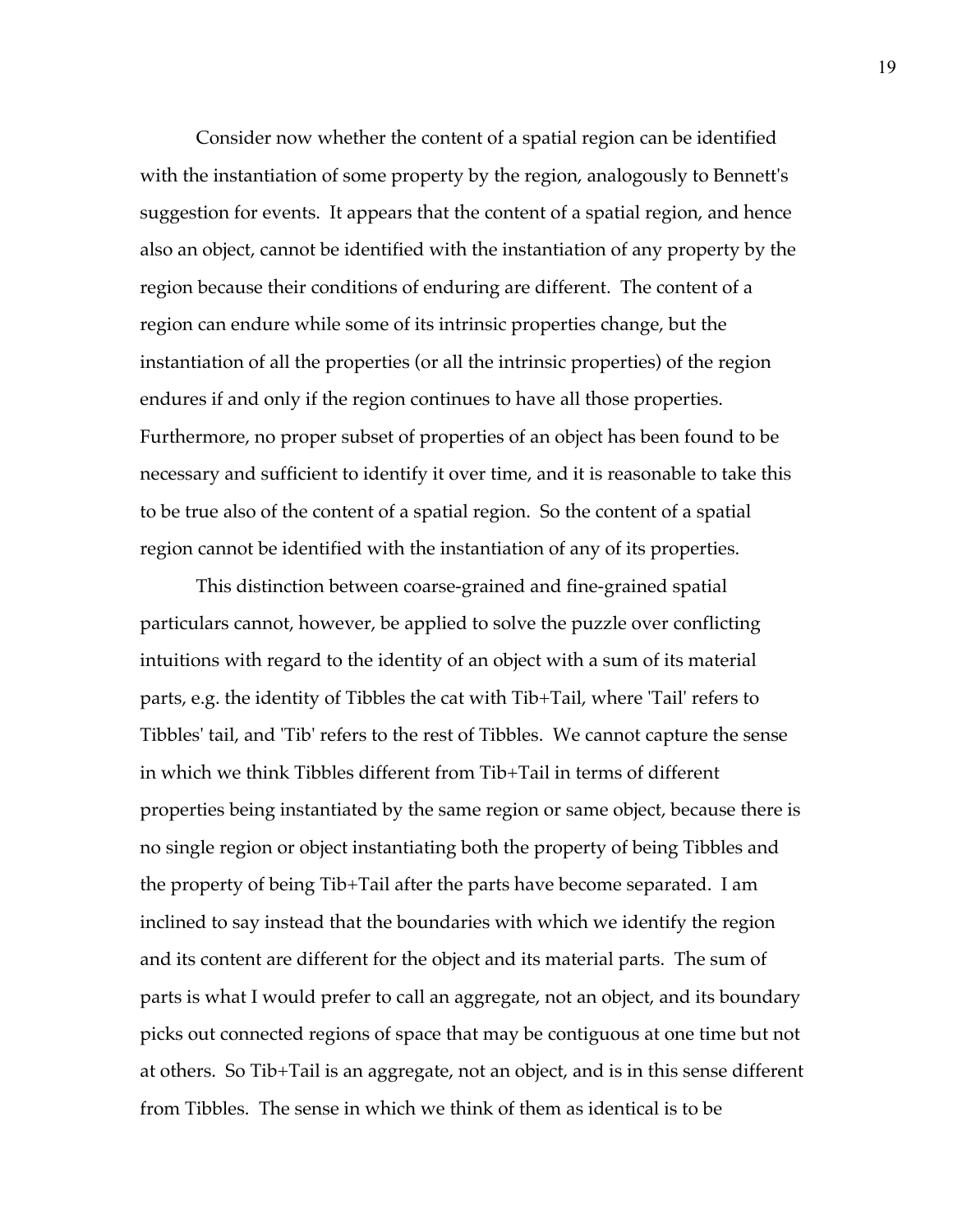explained by the fact that they are coincident. Thus we may say that no more than one object may occupy a given spatial region at a time, but many aggregates and many property instantiations may do so. In response to the different puzzle as to how Tib and Tibbles can differ at one time but later come to be identical, I favour relativising identity to time.<sup>33</sup> But it is unnecessary to pursue these puzzles here as I do not wish to restict this account of the relation between spatial and spatiotemporal particulars to a specific view of the relation between an object and its parts.

Let us summarise the parallelism and relations between spatiotemporal particulars and spatial particulars enduring through time, assuming that there are such spatial particulars. We have both spatiotemporal regions and spatial regions. We have coarse-grained particulars of the contents and material contents of these regions. We have fine-grained particulars of the instantiation of a property by the region, and the instantiation of a property by the content of a region. (And in the case of fine-grained spatiotemporal particulars we have the instantiation of a property by an object at a time). And by specifying that the property in question is some sort of complete conjunction of properties, we can produce a special kind of property instantiation that is coarse-grained. For every spatial particular there are spatiotemporal particulars consisting of the life of the spatial particular and parts thereof. For example, O's life is the material content of the spatiotemporal region traced out by O over the course of its temporal existence. And the life of the spatial particular of O's instantiation of P is simply the spatiotemporal particular of O's instantiation of P at the time during which O instantiates P. Conversely, not every time-slice of a spatiotemporal particular yields a spatial region with a boundary suitable for the hosting of a spatial particular.

# **States and Changes**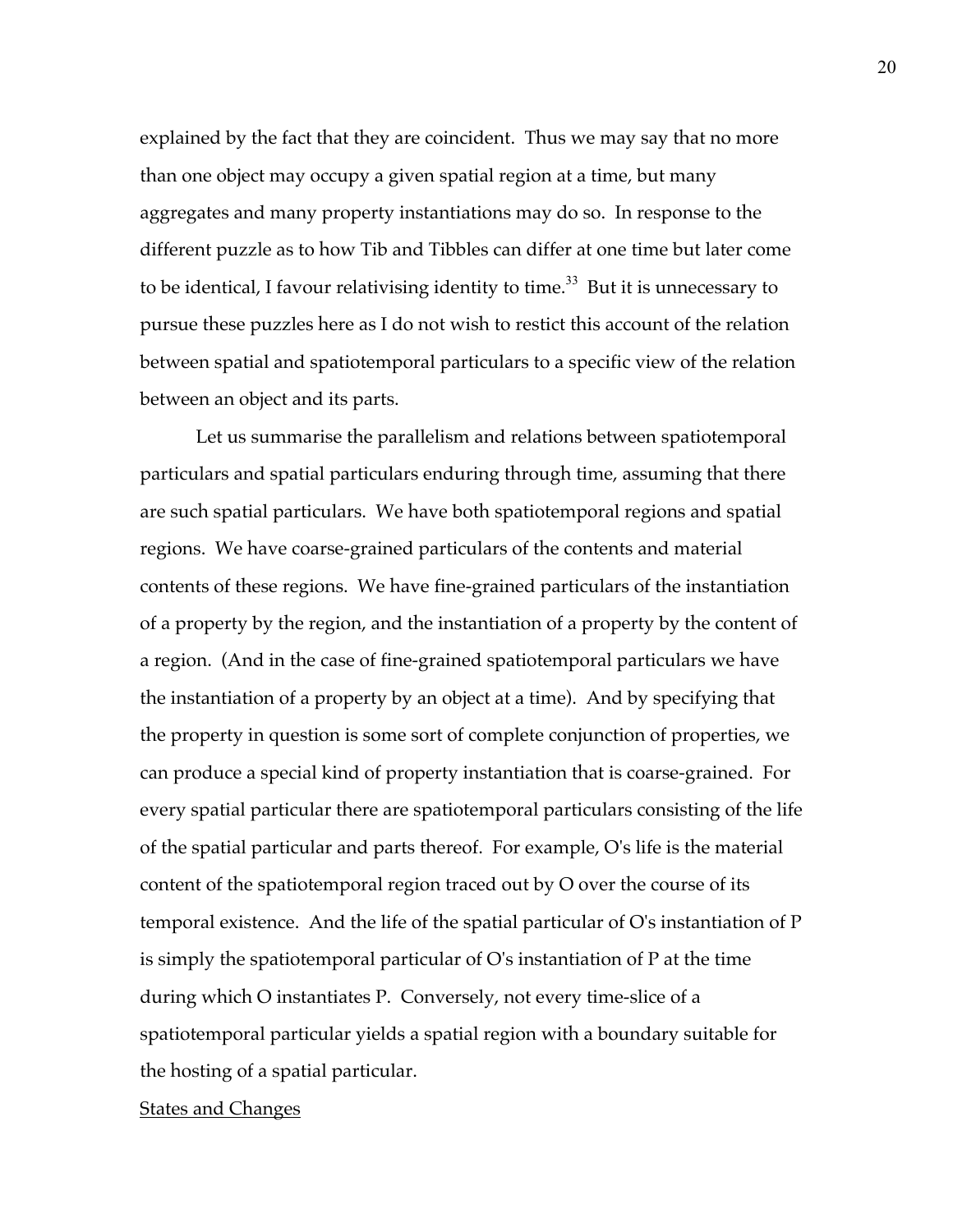I would also like to suggest that talk of an object's states provides a particularly plausible example of reference to the instantiation of a property by an object. States of an object should be regarded as spatial particulars, for we think of them as occupying spatial regions rather than as occupying a spatiotemporal region, and as enduring through time rather than as taking time.<sup>34</sup> And they should be regarded as property instantiations, as they too are isomorphic to pairs of an object and one of its properties. So an object's state of having a property, e.g. an apple's state of having the property of ripeness, or more concisely, an apple's state of ripeness, can be taken as a case of an object's instantiation of a property. Or, in the previous example, an object's instantiation of the property of being a statue may be regarded as its state of being a statue.

Thus for any<sup>35</sup> property P of object O's, I take there to be a metaphysical distinction between the fine-grained spatial particular, O's instantiation of P, and fine-grained spatiotemporal particulars, O's instantiation of P at t, even though there is not always a natural way of capturing the distinction grammatically, and both particulars are readily described by expressions of the form 'O's having P'. Many will object, however, that the ordinary distinction between state<sup>36</sup> and event does not correspond to the metaphysical distinction between spatial and spatiotemporal particulars. Many of those believing in fine-grained events will say, rather, that it corresponds to a distinction between static and changing particulars -- an object's having a property is either an event or a state, depending on whether or not the property is a change property. And many of those believing that there are coarse-grained events will say that in order to be counted as events, coarse-grained spatiotemporal particulars must be changes.<sup>37</sup>

Let us set aside the problems in distinguishing change properties from nonchange properties that arise, e.g. in the case of the property of turning grue.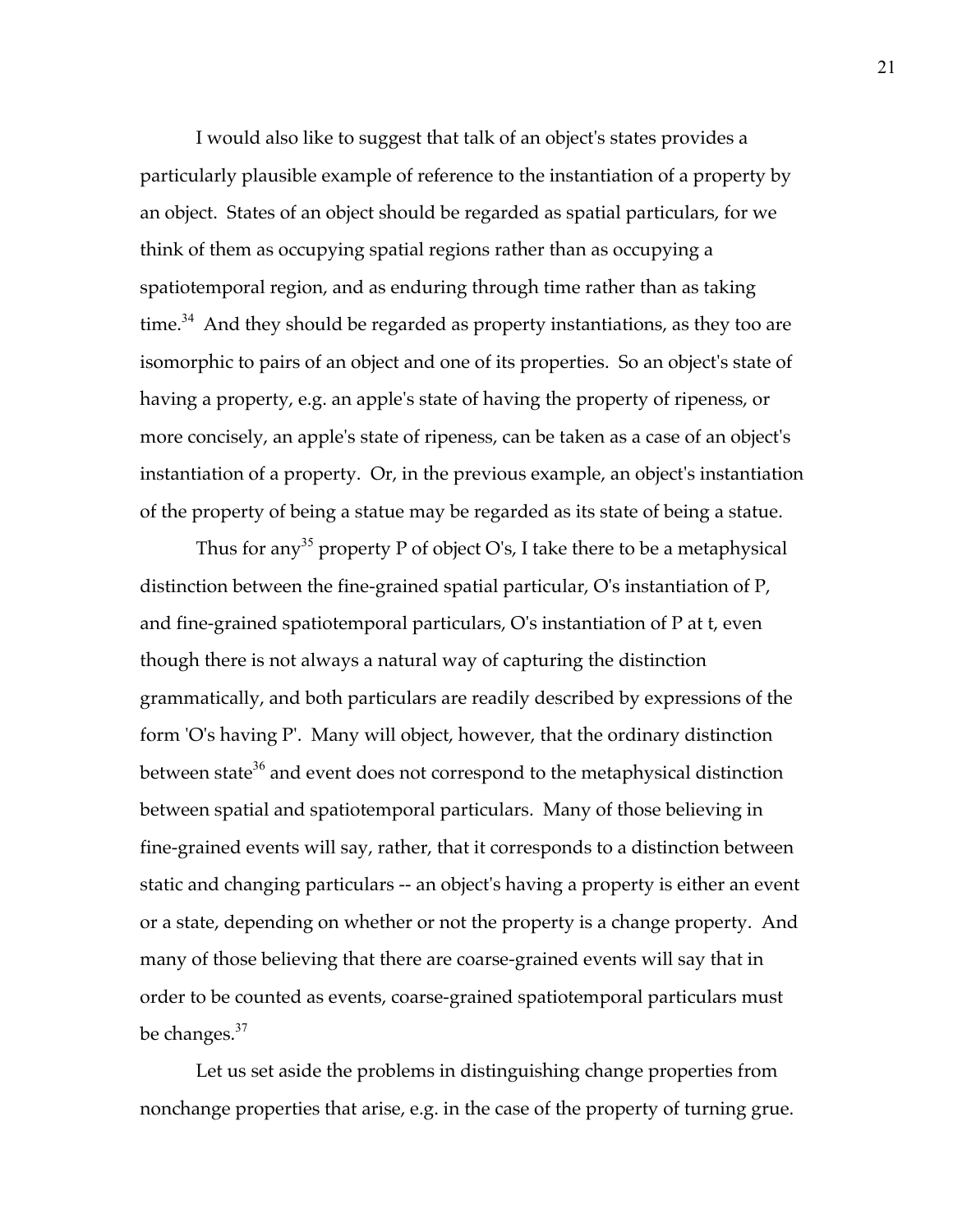Consider first the fine-grained case. Certainly we are apt to call a static particular such as an animal's hibernation a state, and to call changes such as wakings events. I maintain, however, that my view captures this linguistic data just as well, and that there are further linguistic intuitions which can be accommodated only on my view. While, on my view, for every fine-grained spatial particular there is a fine-grained spatiotemporal particular, its life, we are usually interested only in one of them. Where the property would be regarded as a change property, e.g. that of waking, we're more likely to be interested in causal relations, and hence in the spatiotemporal particular. Where the property wouldn't be regarded as a change property, e.g. that of hibernating, we're more likely to be interested in describing the object, and hence in the spatial particular. So on my view there is indeed a tendency to use event-talk for changes and state-talk for nonchanges. But sometimes we are interested in the spatial particular when the property is a change property, and then we do talk of states of flux, decay, rejuvenation, transition, etc. $38$  And sometimes we are interested in the spatiotemporal particular when the property is not a change property, and then we talk of nonchanges as events, for example in circumstances in which changes are expected, such as the light's not coming on when the switch is flipped, or the soldier's standing motionless when called upon to salute. Thus a fine-grained particular such as a state or event (if there are fine-grained events) can be a change or a nonchange depending on whether the property in question is a change property or a nonchange property.

Consider now coarse-grained spatiotemporal particulars. It is hard to see how they could be nontrivially classifiable either as changes or as nonchanges, except under descriptions. For they are not associated with any particular property that might be so classifiable, and they pretty clearly have both change and nonchange properties. Unless they are at absolute zero temperature they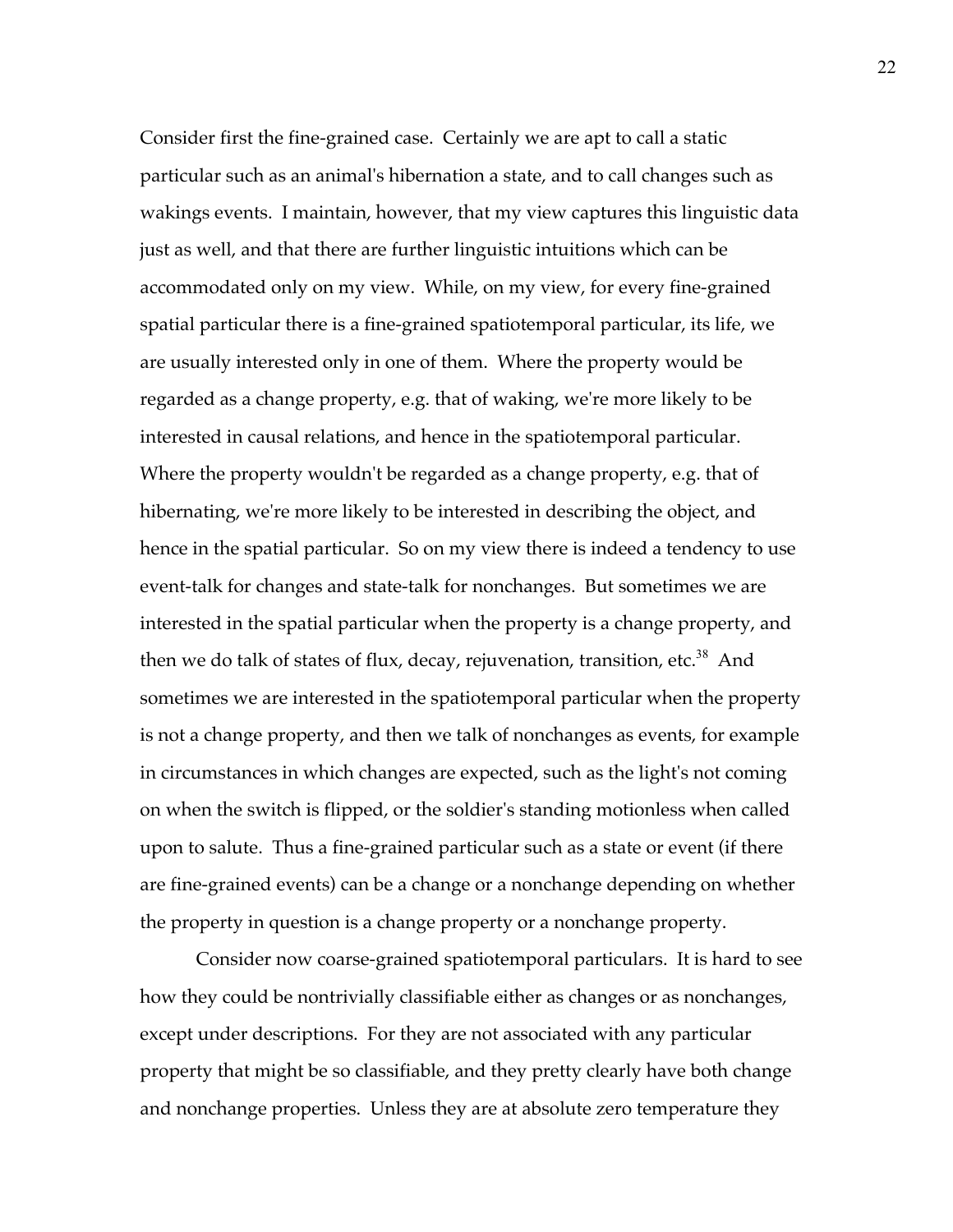will have some properties pertaining to the motion of their internal parts, and it is hard to envisage an account of change on which all of these would escape designation as change properties. And they will have nonchange properties such as that of containing some oxygen (or some other element if they contain no oxygen). So it is hard to see how a change or nonchange could be defined in such a way as to discriminate nontrivially among coarse-grained particulars. Instantaneous Spatiotemporal Particulars

So far in this paper I have been making use of a sharp distinction between spatial and spatiotemporal particulars. But how should we describe a particular which occupies a spatiotemporal region with zero temporal extension? Should we call it an instantaneous spatiotemporal particular, or a spatial particular, or does the distinction between them collapse? If the particular does in fact endure, then we must regard it as spatial, for spatiotemporal particulars do not endure. But if it is essentially instantaneous, i.e. essentially incapable of enduring, we must regard it as spatiotemporal, for spatial particulars are essentially capable of enduring. In the case of a contingently instantaneous particular we must regard it as spatial since it could have endured. Let us illustrate this.

Consider the fine-grained case. When a temporal instant is built into the property instantiated, as in the case of my feeling tired at noon today, the particular is essentially nonenduring and so must be regarded as an instantaneous spatiotemporal particular. The same is true when the property holds essentially instantaneously, either through implicitly involving a particular instant in time, e.g. in cases involving legal transitions, such as Hong Kong's incorporation into China, or through implicitly involving some instant or other, e.g. in the cases of my turning forty and my body's making contact with the North Pole. We would not talk of states of having properties which are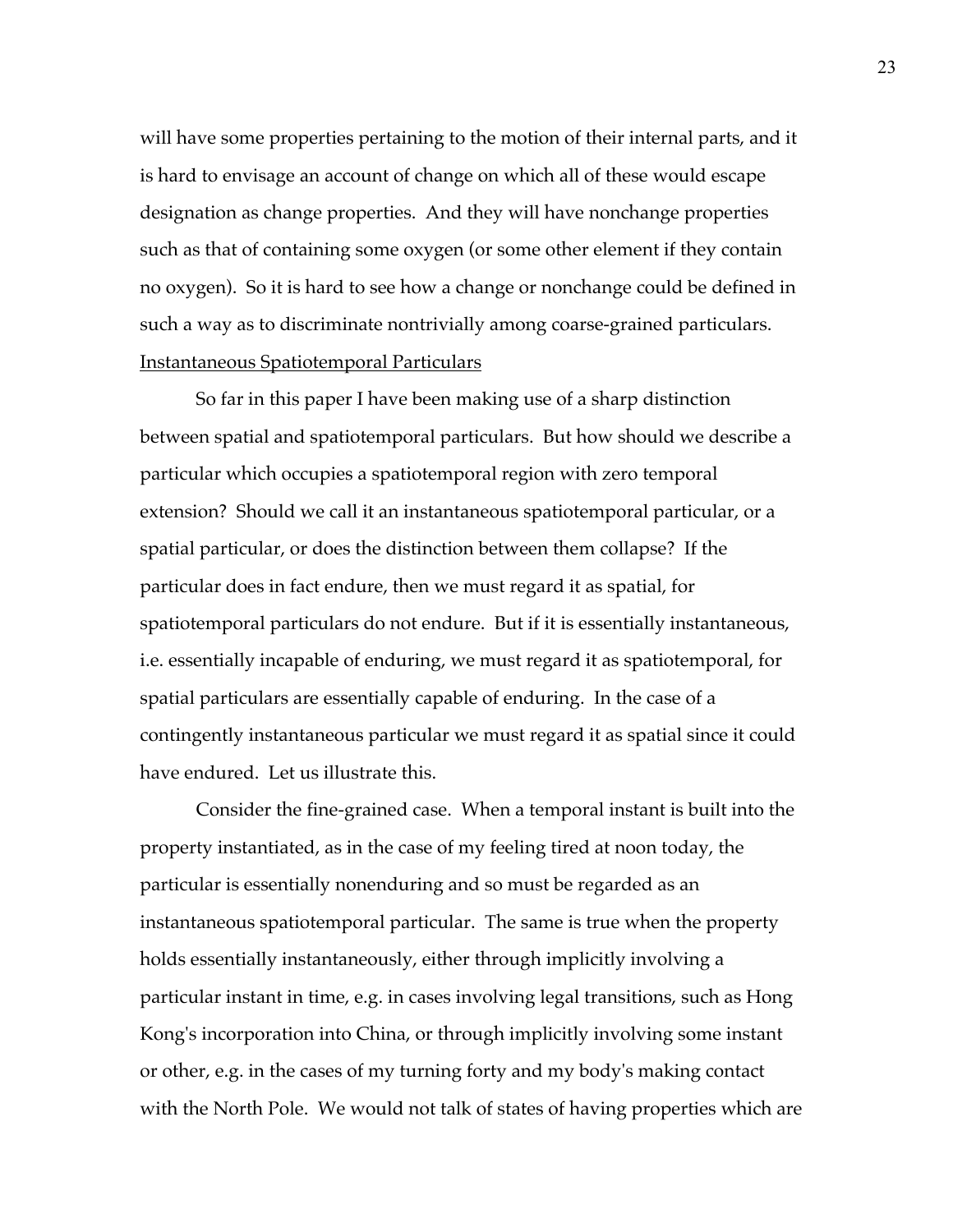essentially instantaneous, such as Hong Kong's state of incorporation into China, or my states of turning forty or contacting the North Pole. But there are also properties, such as that of having a temperature of exactly 60 degrees F, which may as a matter of contingent fact apply instantaneously on an occasion. A fine-grained particular involving such a property, e.g. the room's having a temperature of exactly 60 degrees F, must be regarded as a state since it could endure.

In the coarse-grained case, a time-slice of a coarse-grained spatiotemporal particular at a specified moment is an instantaneous coarse-grained spatiotemporal particular, not an instantaneous object, since it is essentially nonenduring. But in contrast to the fine-grained case, there can be no contingently instantaneous coarse-grained spatial particulars, since a coarsegrained particular does not have any one property necessary and sufficient for its enduring which could apply contingently instantaneously. Another reason why there cannot be an instantaneous object is that a truly instantaneous object must have nothing sufficiently resembling it at adjacent moments before and after its existence. It would thus be unobservable, and any effect that might have been attributed to it would properly be attributed instead to what preceded it.

### **Conclusion**

Spatiotemporal particulars fall into three types. And assuming there are spatial particulars that are essentially capable of enduring through time, a parallel account can be offered of them. For every spatial particular there are spatiotemporal particulars that can be described as its life and parts thereof. But not every time-slice of a spatiotemporal particular yields a spatial region suitable for hosting a corresponding spatial particular. Events are spatiotemporal particulars though not all spatiotemporal particulars are events.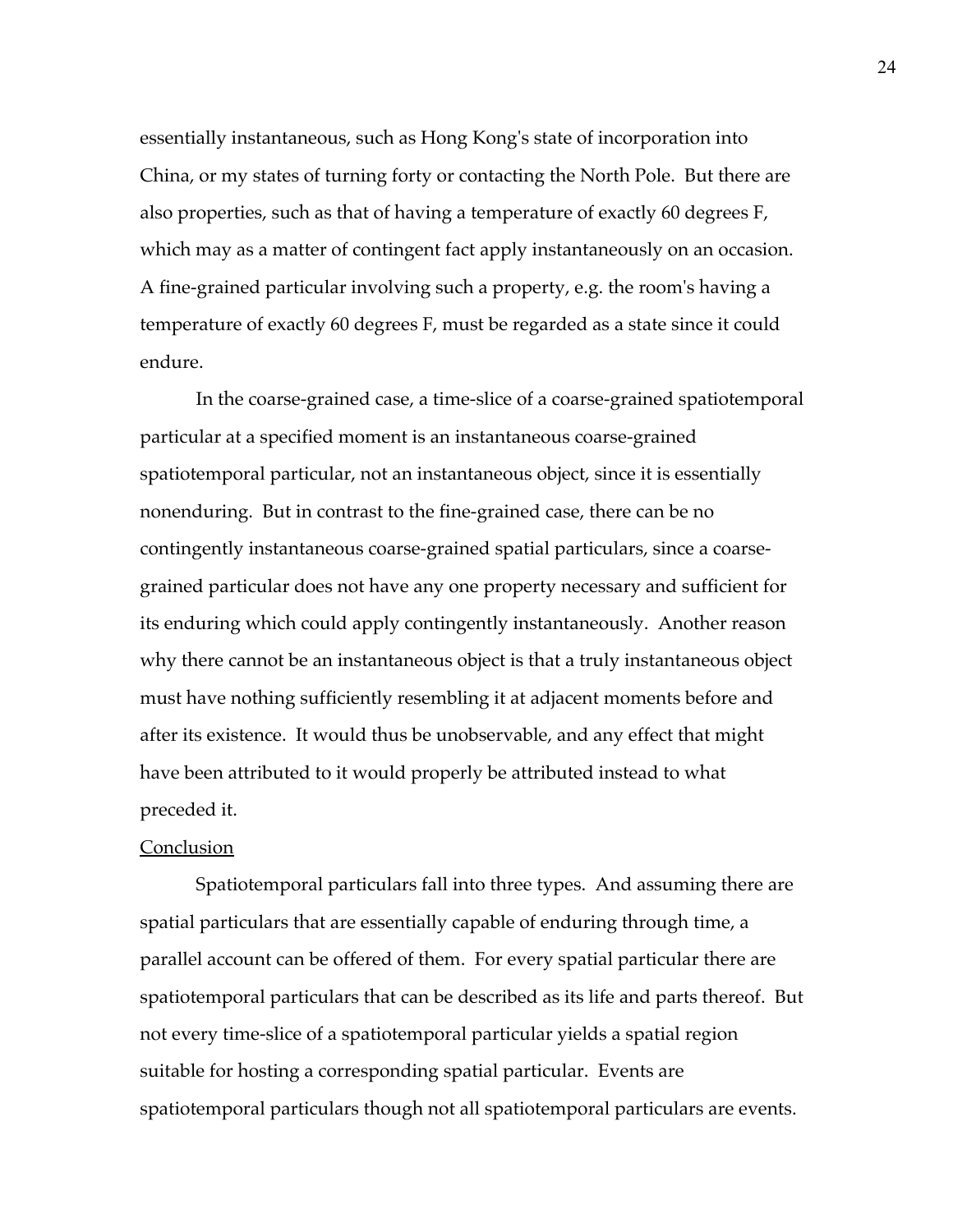Objects and states are spatial particulars though not all spatial particulars are objects or states. Spatial and spatiotemporal particulars can be either bare regions, or the contents or material contents of such regions, or property instantiations. I have not undertaken to argue whether events are contents of regions, property instantiations, or both. But I have suggested there is good evidence that objects are material contents of spatial regions while states of objects are property instantiations. Fine-grained spatiotemporal particulars can be changes or nonchanges. Coarse-grained spatiotemporal particulars cannot be nontrivially classified as changes or nonchanges. Events and states can be instantaneous while objects cannot.\*

Notes

 $\overline{a}$ 

<sup>1</sup> Quine (1960) p 170.

<sup>2</sup> Bennett (1988) p 104.

 $3\;\;$  I argue this point in my [reference deleted].

 $4$  Quine (1985) suggests that we might have to construe an event as the pair of a physical object and a distinctive set, p 167. And Lewis (1986) cites ontological parsimony as a reason for identifying an event with a class of spatiotemporal regions, p 245.

<sup>5</sup> In any given world these will be isomorphic to  $\langle R, P \rangle$  pairs. But the isomorphism will not hold across worlds, which would be required if modal claims are to be captured.

6 Bennett (1988) p 104.

 $^7$  This is also argued in my [reference deleted].

 $^8$  Hacker (1982) p 11. Binkley (1989) pp 32-4.

<sup>9</sup> This has been proposed by Quine among others. See Quine (1985) p 168.

<sup>10</sup> This appears to be the view of Steward (1997), p 100.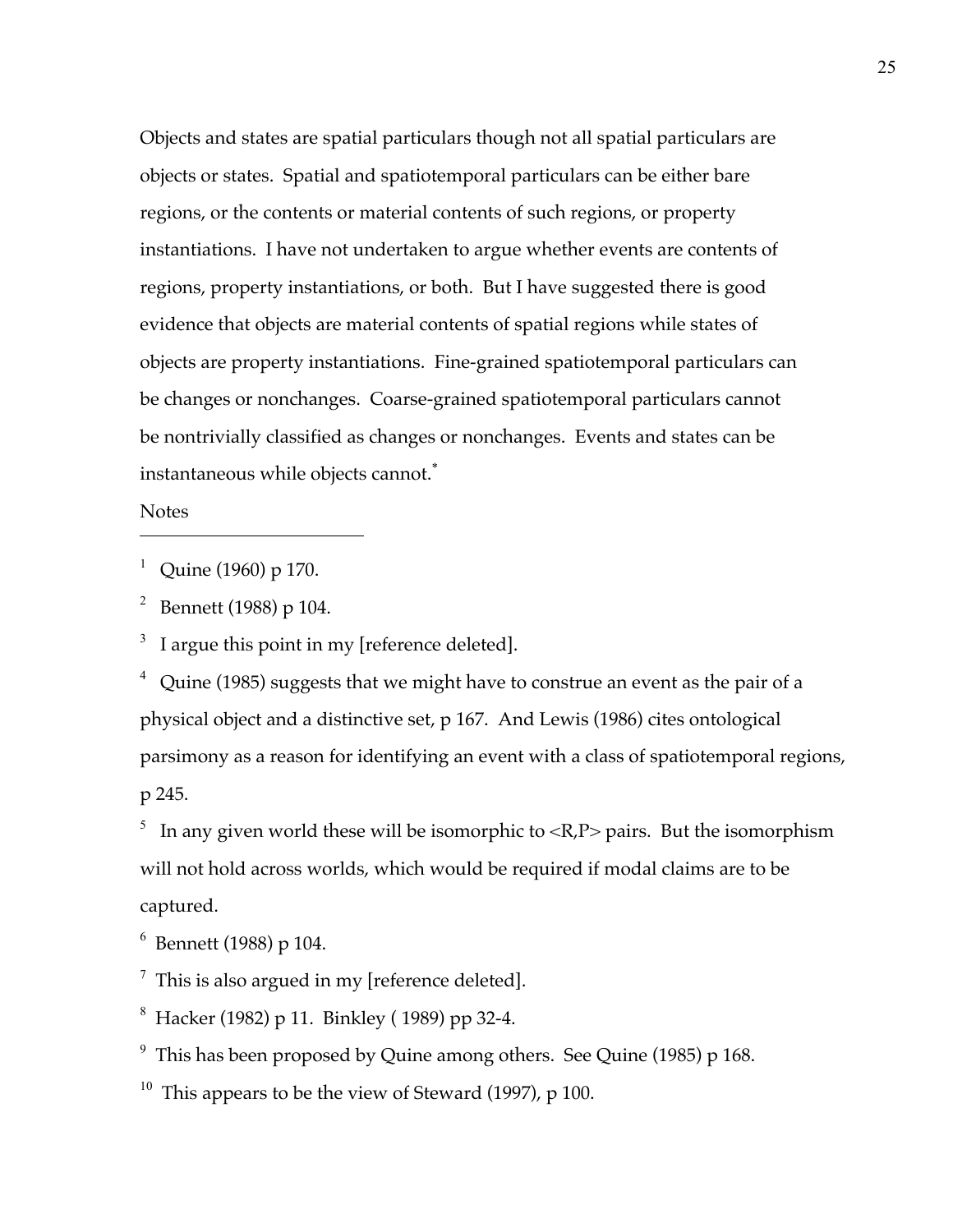<sup>12</sup> An account of this sort is suggested by Parsons (1989) and Beardsley (1975).

<sup>13</sup> See Brand (1989) p 65, or Brand (1977).

<sup>14</sup> Schlesinger (1984) pp 216-218.

 $15$  Davidson (1980) p 179.

 $\overline{a}$ 

 $16$  Davidson (1980) pp 178-9.

 $17$  Quine (1985) p 167.

<sup>18</sup> Quine (1985) p 166 raises the objection, to which Davidson (1985) responds p 175.

 $19$  See, for example, his "Causation, Nomic Subsumption, and the Concept of an Event" or "Events as Property Exemplifications", where he changes 'object' to 'substance' so as to include such things as bits of water. Both are in Kim (1993). <sup>20</sup> The view he develops in Lombard (1986).

<sup>21</sup> Lewis (1986) p 245. His account is designed to fit his theory of causation, rather than to directly capture ordinary event discourse. I take his account to be similar to Bennett's as far as the actual world is concerned. I presume that the property he identifies with an event incorporates some properties that locate the spatiotemporal region, so as to secure uniqueness in the actual world.

<sup>22</sup> Bennett (1988) p 88. I follow Bennett and others in rejecting claims of Davidson's causal criterion and Brand's criterion to delineate well-defined event notions.

 $23$  For an overview see Loux (1997) pp 217-31, and for the problem of persistence through loss of parts, see Heller (1984) pp 323-334.

<sup>24</sup> Discussing material objects, Russell said, 'Speaking roughly, ... we may say that a piece of matter is all that happens in a certain track in space-time'. Russell (1956), p 329. See also Russell (1954) chapters 23 and 27.

 $25$  Goodman (1966) wrote, 'Our tables, steam yachts, and potatoes are events of comparatively small spatial and large temporal dimensions.' p 128.

<sup>&</sup>lt;sup>11</sup> See, for example Bennett (1988) p 78.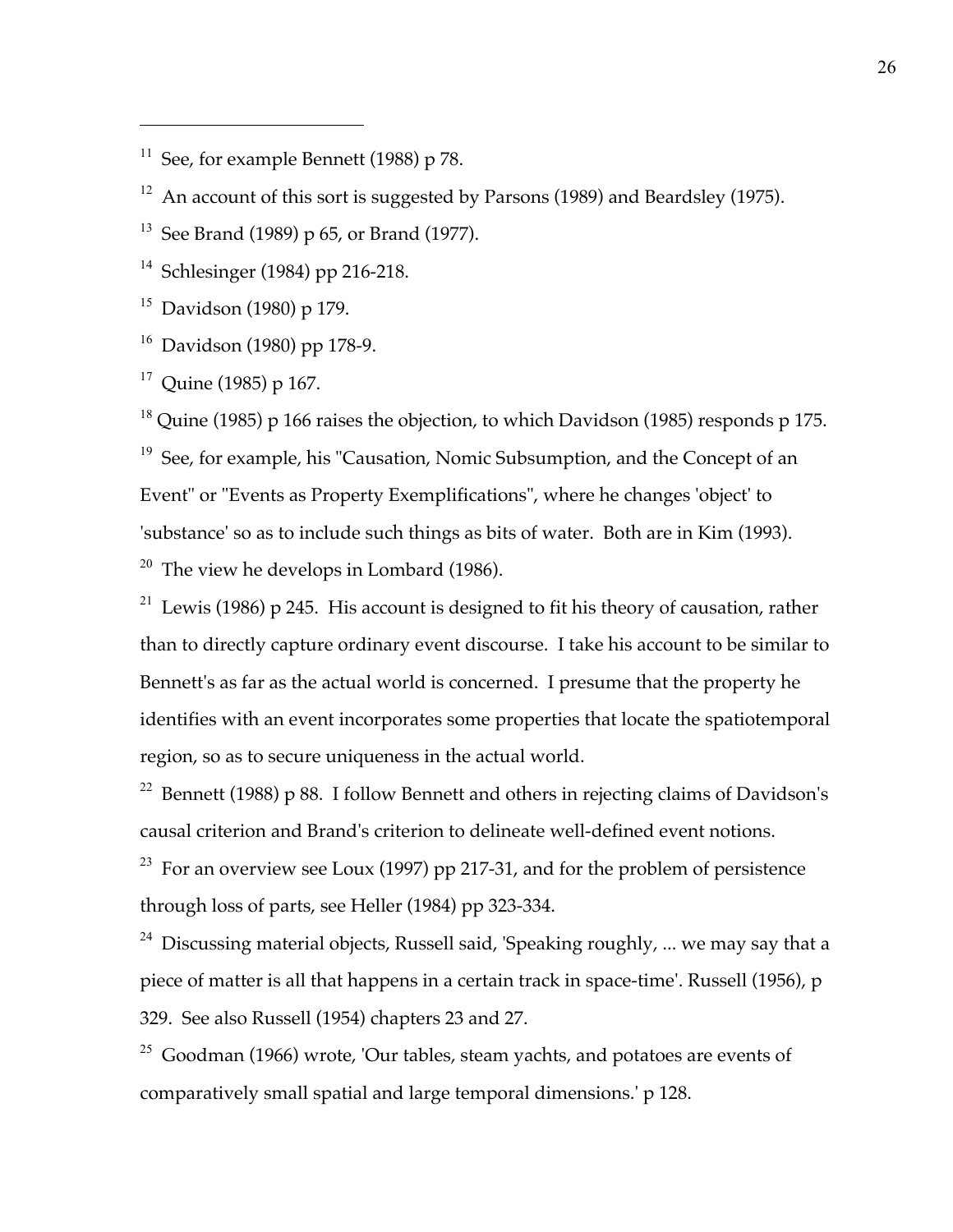<sup>26</sup> C.D. Broad wrote, 'A thing, as we have seen, is simply a long event, throughout the course of which there is either qualitative similarity or continuous qualitative change ...' (1923) p 393.

<sup>27</sup> Brand (1984) p 56, Quinton (1979) p 211.

 $\overline{a}$ 

 $28$  Hacker (1982) insists that events do not exist and hence should not be described as entities, p 3.

<sup>29</sup> I disagree here with Hacker (1982) who claims that events endure, p 3. But I do not know of anyone claiming that objects take time.

 $30$  A point made, for example, by Hugh Mellor, most recently in Mellor (1995) pp 122-3, and by Binkley (1989) p 24.

 $31$  I ignore any special sense that these questions might acquire if time travel were possible.

 $32$  In (1985) p 167, Quine says, 'A physical object, in the broad sense in which I have long used the term, is the material content of any portion of space-time, however small, large, irregular, or discontinuous. I have been wont to view events simply as physical objects in this sense.' This differs from the statement quoted from Word and Object in that it takes objects and events to be the material content of a spatiotemporal region. It yields a different notion if it is logically possible that a spatiotemporal region could have some immaterial content.

 $33$  See for example Myro (1986).

 $34$  Here I am in agreement with Steward (1997) pp 73-4.

<sup>35</sup> Actually, not all properties of an object give rise to states of the object or events. Those entailed by the sheer fact that they are properties of an object do not, e.g., the property of occupying a connected region. For discussion of further properties that may not, see Kim (1993) pp 36-7.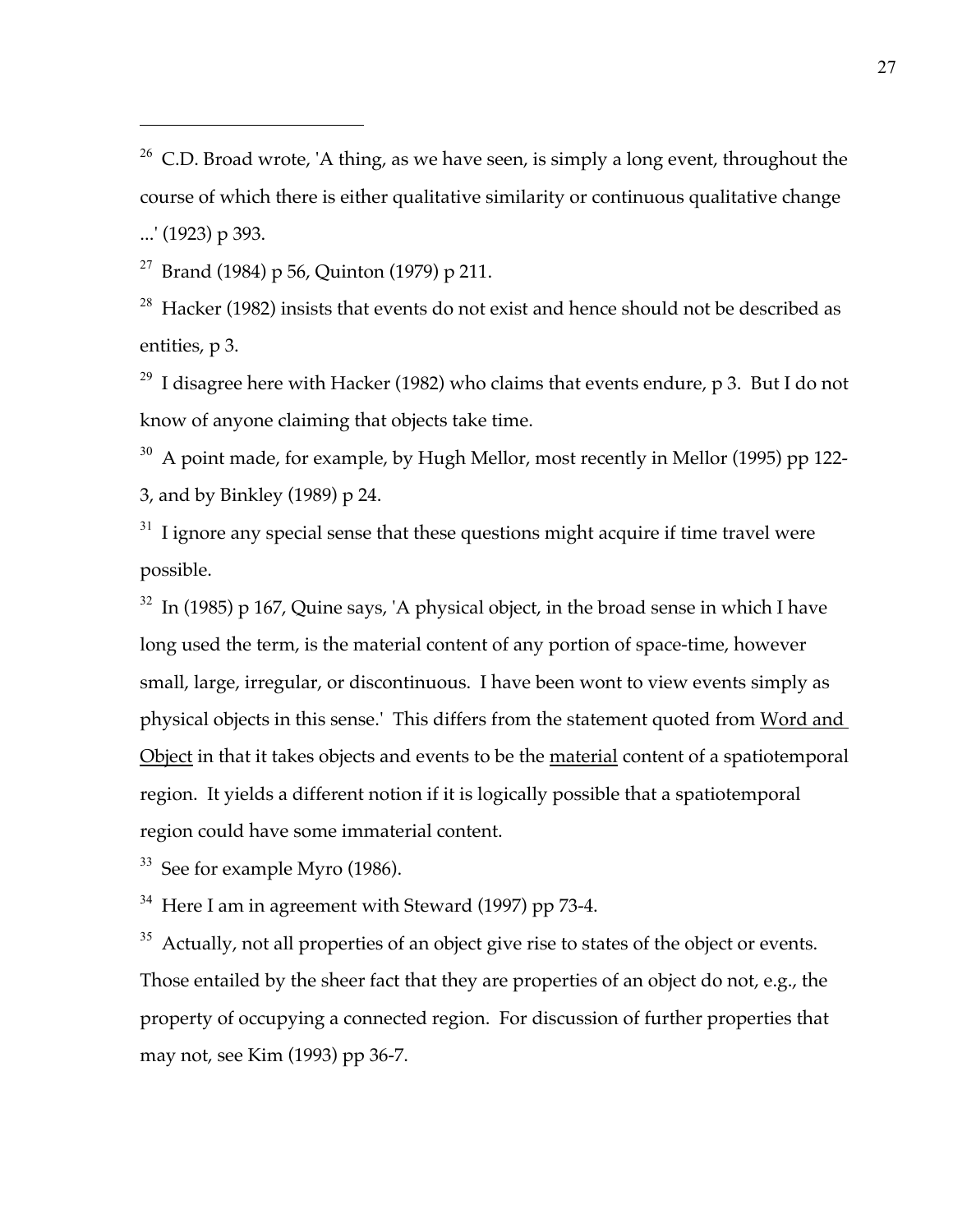$36$  I limit my discussion of states to states of objects, ignoring other uses of 'state' referring to states of regions, states of events, and states of affairs.

 $37$  Analogous to the distinction between changes and nonchanges is the distinction between spatial heterogeneity and homogeneity. But there is little interest in this since it is hard to see how any macroscopic properties could be classified this way.  $38$  I agree here with Schmitt (1983) p 283. But I disgree with his view that events are changes in that they unfold or come into being over their entire duration, as my example of the nonsaluting soldier indicates. Such a view also counterintuitively precludes the possibility of instantaneous events.

\* Thanks to Kit Fine and Achille Varzi for helpful discussion.

References

 $\overline{a}$ 

Beardsley 1975 "Actions and Events: the Problem of Individuation" American

Philosophical Quarterly 12 pp 263-276

Bennett, Jonathan 1988 Events and their Names (Hackett)

Binkley, Robert 1989 "Particular Actions" in D. Stewart (ed) Entities and

Individuation: Essays in Honour of Neil Wilson (Edwin Mellen Press) pp 19-38

Brand, M. 1989 "Events as Spatiotemporal Particulars: a Defence" in W.L.

Gombocz, H. Rutte, W. Sauer (eds.) Traditionen und Perspektiven der analytischen Philosophie: Festschrift fur Rudolple Halle (Holder-Pichler Tempsky) pp 318-414

Brand, M. 1977 "Identity Conditions for Events"

American Philosophical Quarterly 14 pp 329-37 Brand,

M. 1984 Intending and Acting (M.I.T. Press: Cambridge, Mass) Broad, C.D.

1923 Scientific Thought (Routledge and Kegen Paul: London) Davidson, Donald 1980

Essays on Actions and Events (Clarendon Press: Oxford)

Davidson, Donald 1985 "Reply to Quine" in LePore and McLaughlin (eds.)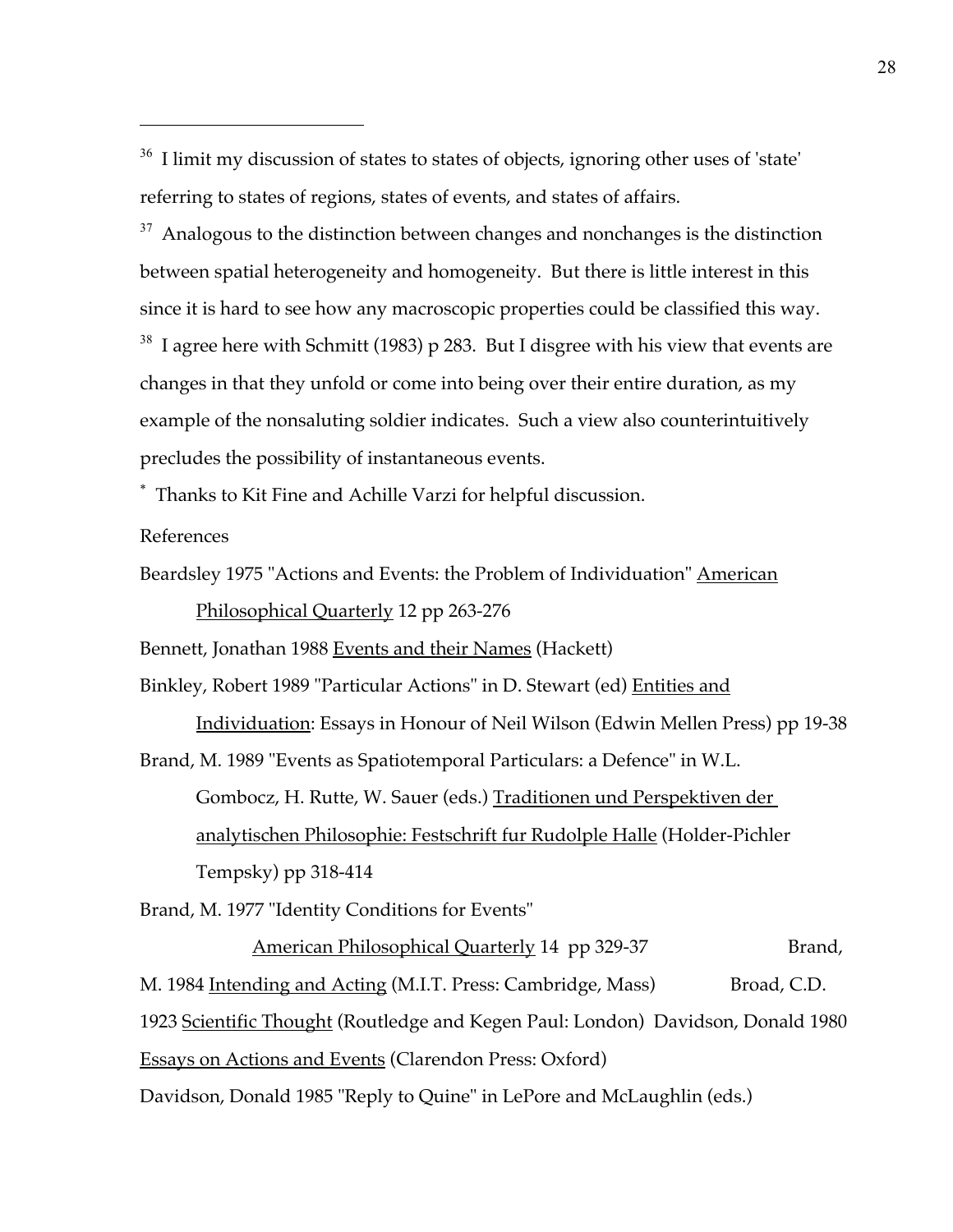Actions and Events: Perspectives on the Philosophy of Donald Davidson (Blackwell) pp 172-6

Goodman, Nelson The Structure of Appearance, 2nd edn. (Bobbs-Merrill: New York 1966)

Hacker, P.M.S. 1982 "Events and Objects in Space and Time" Mind 91, pp 1-19

Heller, Mark 1984 "Temporal Parts of Four Dimensional Objects" Philosophical

Studies 46, pp 323-34, reprinted in Rea (1997) pp 320-30.

 $\overline{a}$ 

- Kim, Jaegwon 1993 Supervenience and Mind (Cambridge University Press: Cambridge)
- Lewis, David 1986 "Events" Philosophical Papers Vol II (Oxford University Press: New York) pp 241-69
- Lombard, Brian Events: a Metaphysical Study (Routledge and Kegen Paul: London 1986)
- Loux, Michael J. 1998 Metaphysics: a contemporary introduction (Routledge) Mellor, Hugh 1995 The Facts of Causation (Routledge)
- Myro, George 1986 "Identity and Time" in R.E. Grandy and R. Warner (eds.)

Philosophical Grounds of Rationality (New York: Clarendon Press) reprinted in Rea (1997) pp 148-72

Parsons, T. 1989 "The Progressive in English: Events, States and Processes"

Linguistic and Philosophy 12, pp 213-41

Quine, W.V. 1960 Word and Object (M.I.T. Press: New York, 1960)

Quine, W.V. 1985 "Events and Reification" in LePore and McLaughlin (eds.)

# Actions and Events: Perspectives on the Philosophy of Donald Davidson (Blackwell) pp 162-71

Quinton, Anthony 1979 "Objects and Events" Mind 88, pp 197-214

Rea, Michael 1997 (ed.) Material Constitution (Rowman and Littlefield)